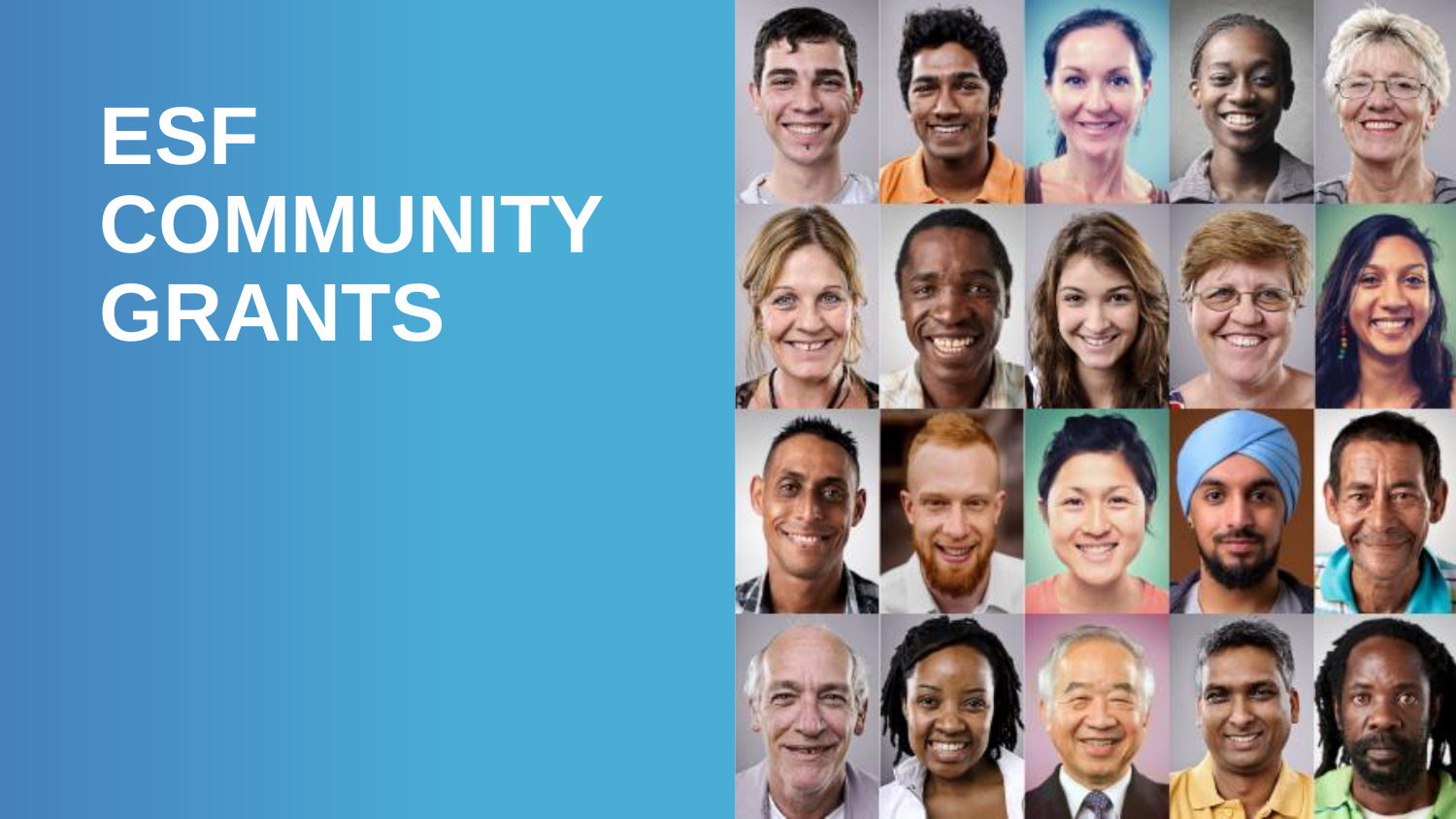#### **London Learning Consortium (LLC)**

London Learning Consortium is a Community Interest Company that works for the benefit of communities and businesses across London and the South East. We deliver skills and education programmes ourselves and in partnership with Voluntary and Community Sector learning providers and other learning and skills delivery organisations. We provide a range of services to our partners and funders within the learning and skills sector. Our work focuses on where the need is and how best to ensure impact.

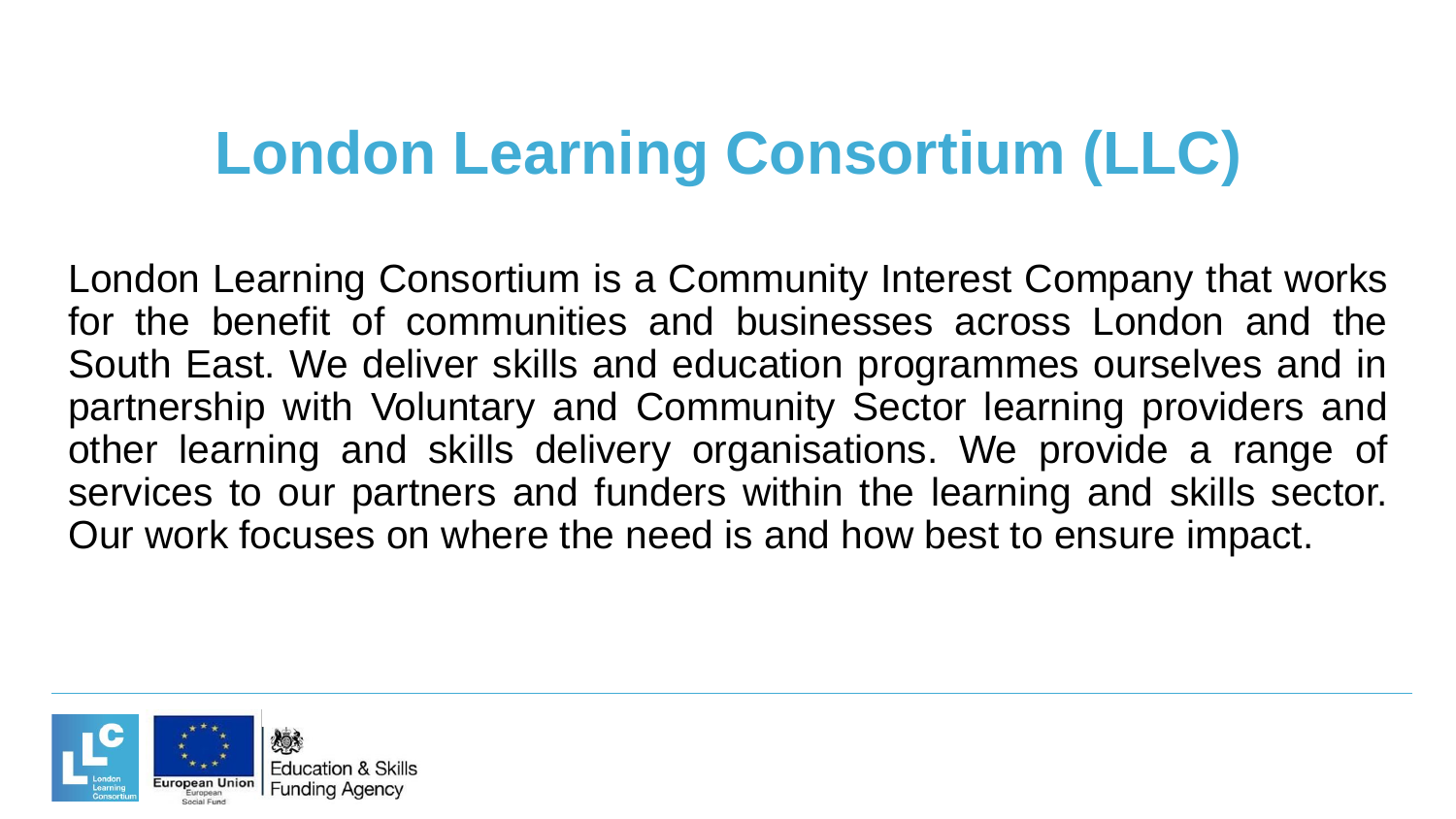# **The Education and Skills Funding Agency (ESFA)**

The ESFA has contracted with LLC to act as a managing agent and to make ESF Community Grants available in the form of small grants (up to £20,000), to third sector and other small organisations for the purpose of mobilising disadvantaged or excluded unemployed and inactive people to enable their progress towards employment.

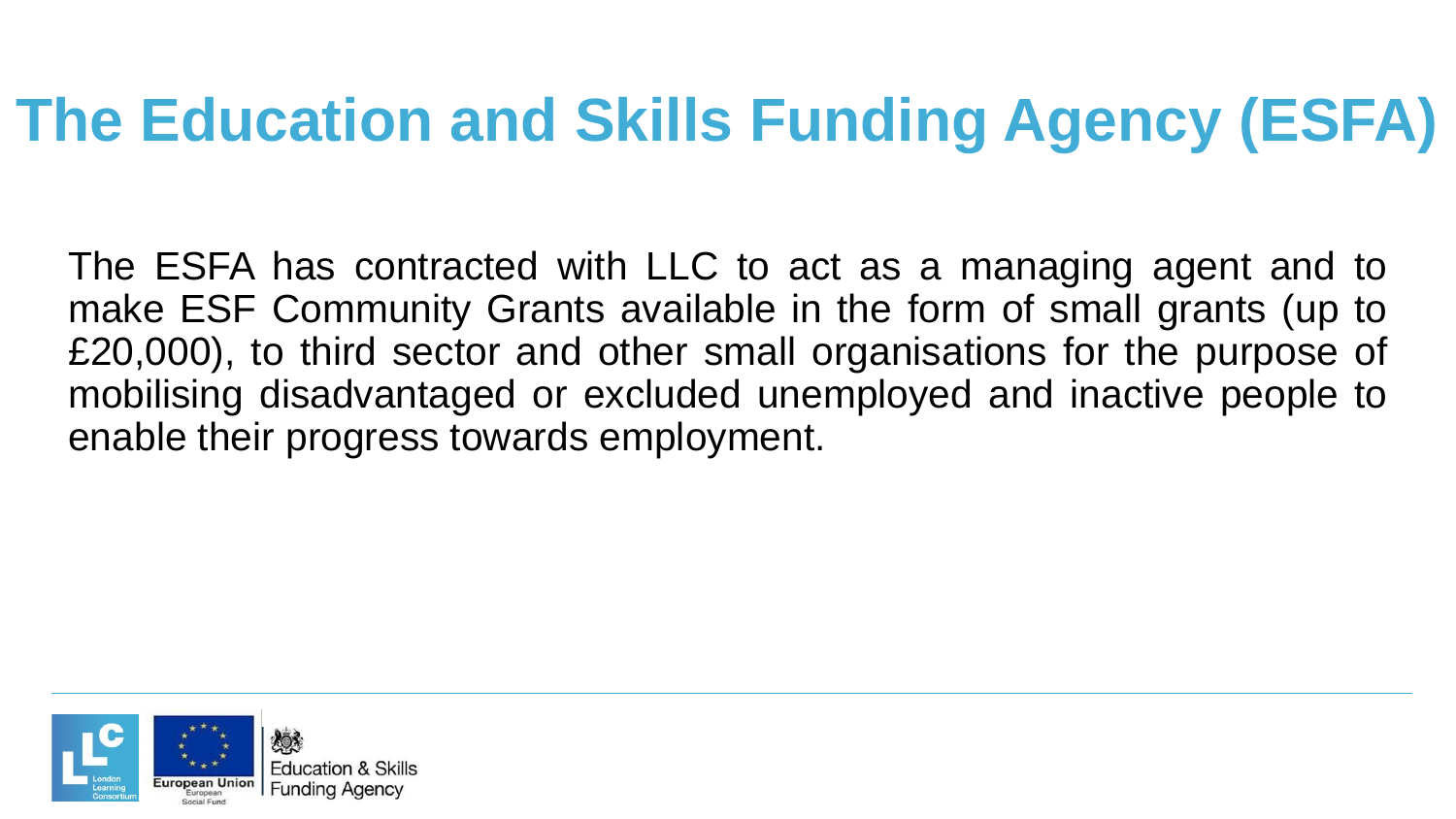### **ESF (European Social Fund) Funded**

**The ESF Community Grants are funded by the European Social Funds.**

**https://www.gov.uk/government/publications/european-social-fund[eligibility-documents/esf-national-eligibility-rules-and-programme](https://www.gov.uk/government/publications/european-social-fund-eligibility-documents/esf-national-eligibility-rules-and-programme-guidance)guidance**

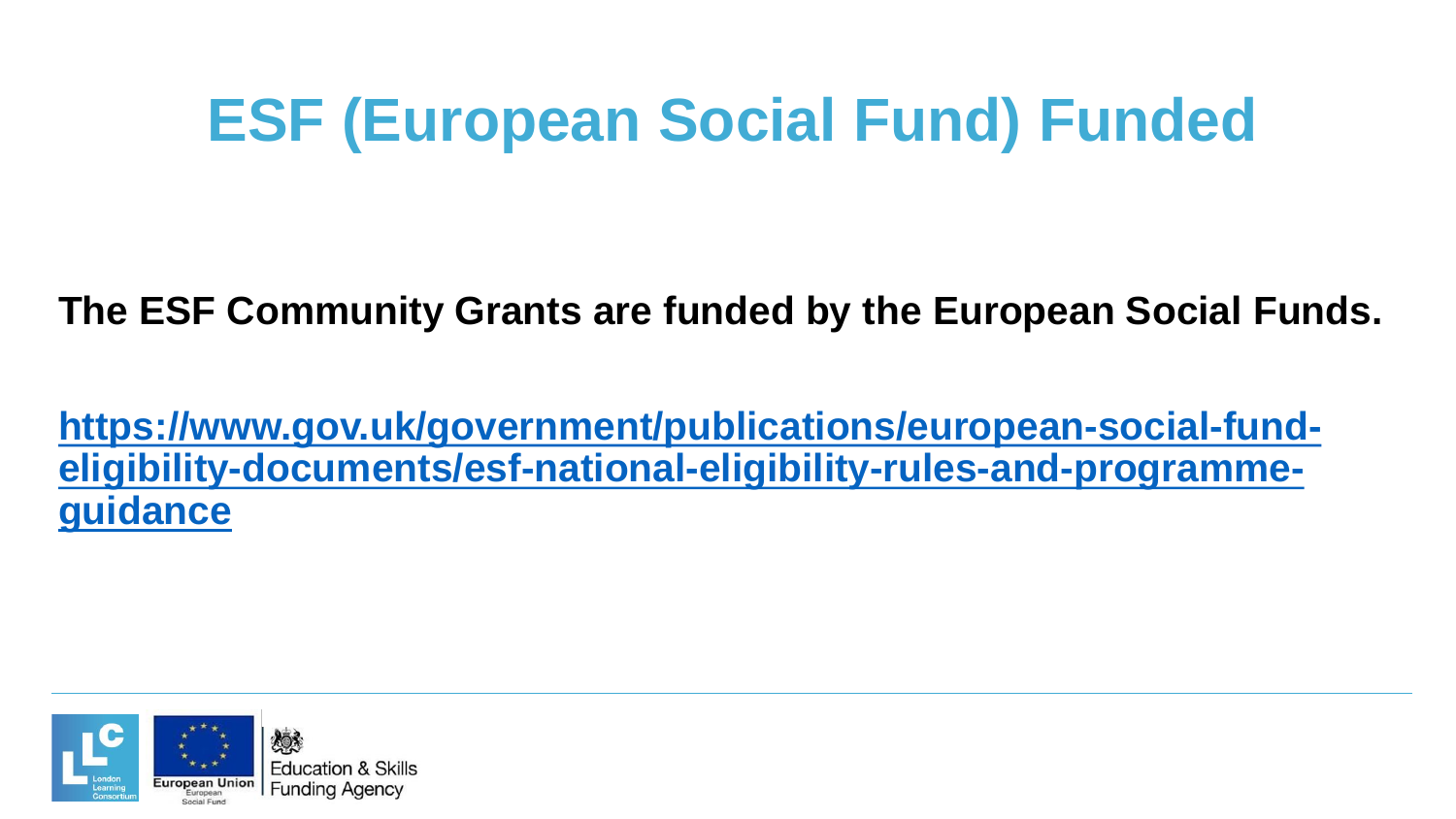# **Grant Recipient Eligibility**

To be successful in applying for a Community Grant, Applicants must be a **Third Sector Organisation** (any size which operates within the Third Sector) **or Small Organisation** (Employ fewer than 49 full time equivalent staff and have an annual turnover or balance sheet equal to or below EUR 10 million).

**Applicants must be able to provide their last year's Financial Return.**



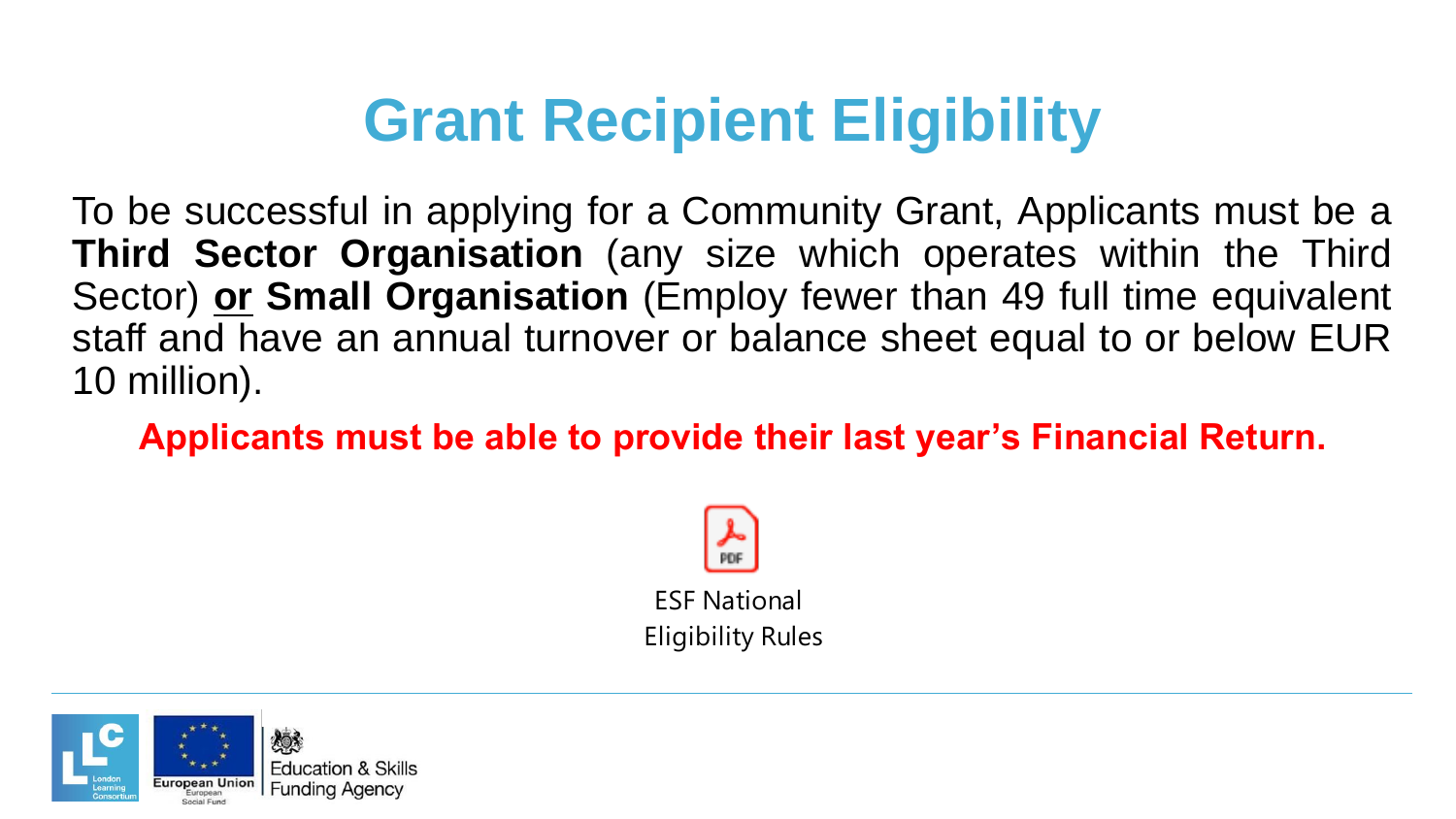## **Grant Recipient Eligibility**

#### **Organisations that access grants need to be well placed to reach excluded individuals facing barriers, which hinder their access to mainstream provision Grants. You will:**

- **E** engage with marginalised individuals and support them to re-engage with education, training, or employment.
- support a range of activities aimed at assisting the disadvantaged or excluded to move closer to the labour market by improving their access to mainstream ESF and domestic employment and skills provision; and
- **•** provide support to the hardest to reach communities and individuals, especially those from deprived communities, to access employment or further learning and training.

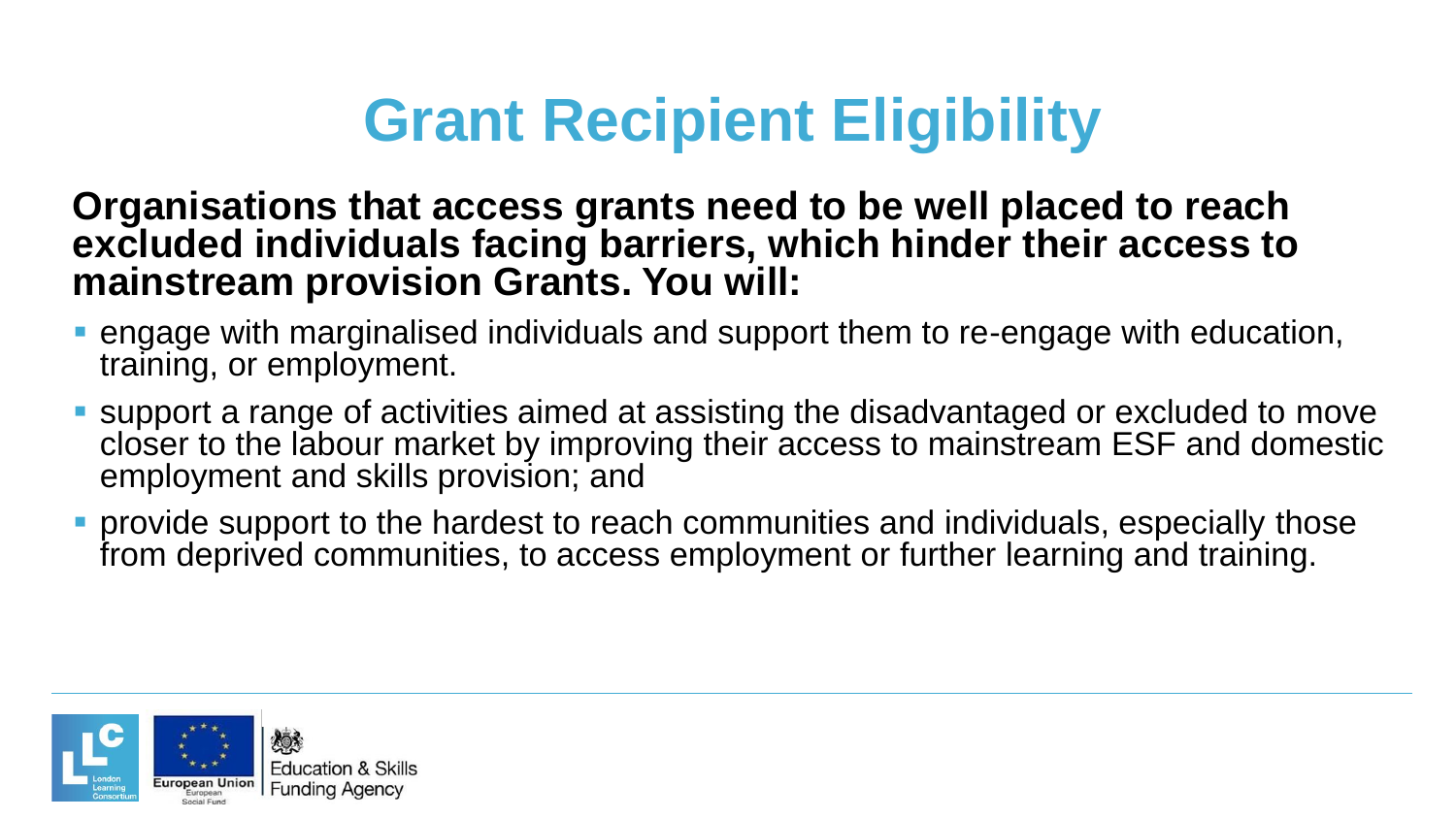

**The objective of the Community Grant is to enable locally targeted support**  for areas of need as consistent with the challenges set out in the SELEP **Skills Strategy and to:** 

- **.** develop the capacity of the community and to meet local needs; undertake activities that promote social inclusion;
- **build employment and enterprise skills through the voluntary and community** sector; provide intensive support to help upskill individuals and move towards and enter work;
- engage those individuals who are the hardest to reach through innovative approaches.

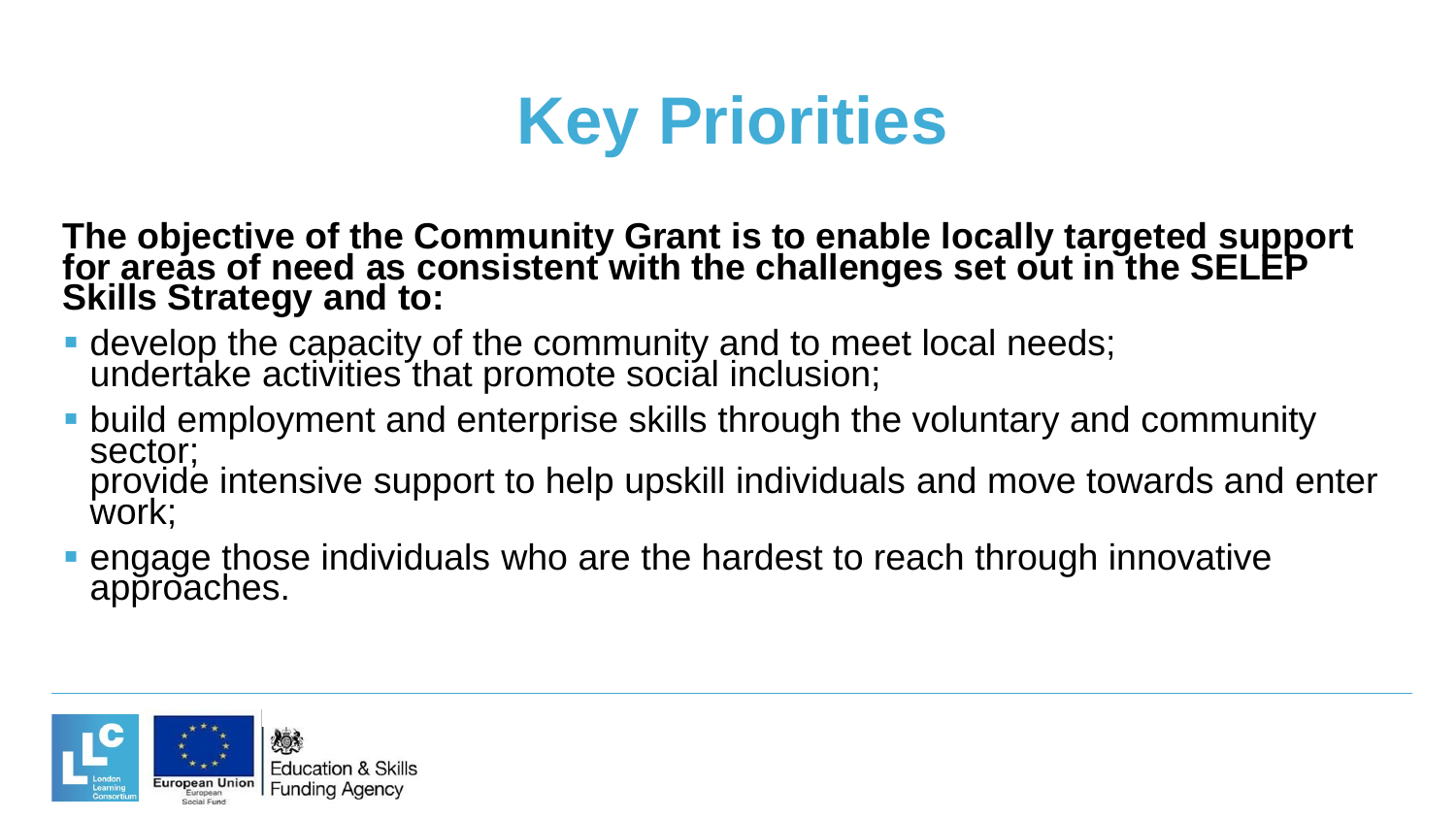

Participants targeted must be 16 +, Not in Receipt of any type of Income and Not in **any type of Training our Courses:**

- Participants over 50 years of age
- Participants with Mental Health, Disabilities and/or Learning Difficulties (LLDD)
- **E** Homeless people
- ex- offenders
- LGBTQ+
- Participants from an ethnic minority (BAME)
- **Participants who are Women**
- Parents/mothers
- Carers
- **Migrants and refugees**
- **Groups with low labour market participation**

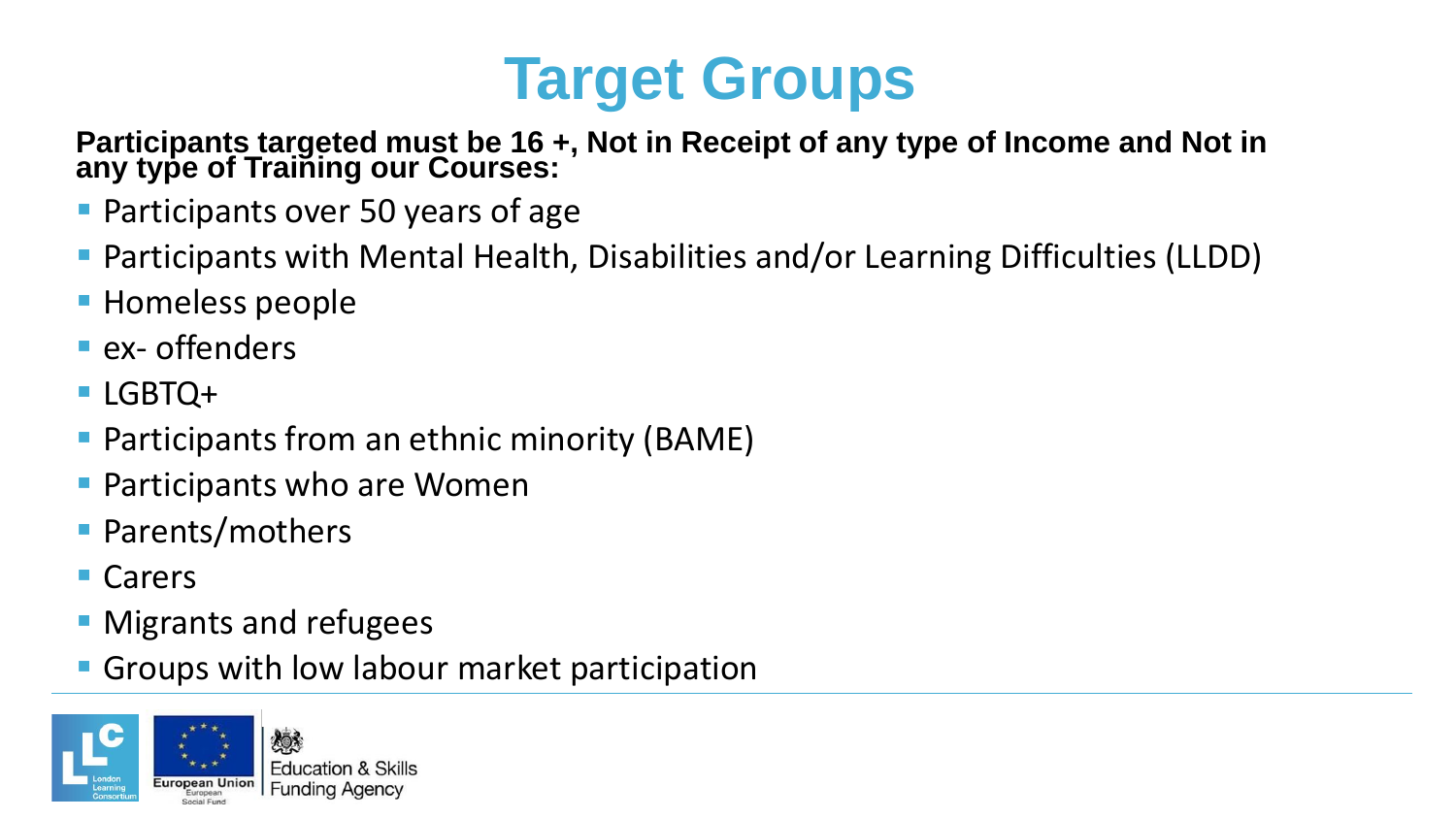#### **Eventual questions Panel may ask when challenging the application:**

- **EXECT** Are Starts and Progression Figures enough?
- **EXTE:** Is a similar project already delivered in the same location?
- Could the project be funded elsewhere (i.e., local college)?
- Is the project good value for money?
- **EXTE:** Is this application a continuation of previous application?
- Consider Applicants Cash Flow and Financial Situation via Account Summary?
- Budget = How does the Grant Applicant aim to raise any shortfall?
- Are References needed?
- **Any successful previous achievements?**
- **Any strong Employer partnerships?**
- **Previous experience working on an ESF Funded Programme?**
- **E** Is there a Detailed Learner Journey?

#### **Possible reasons for application being rejected:**

- **Grant Cannot be used for Capital funding.**
- Value for money?
- Not providing added value
- Grant cannot be for duplication of existing activity?
- Expression Of Interest not providing information needed/not strong

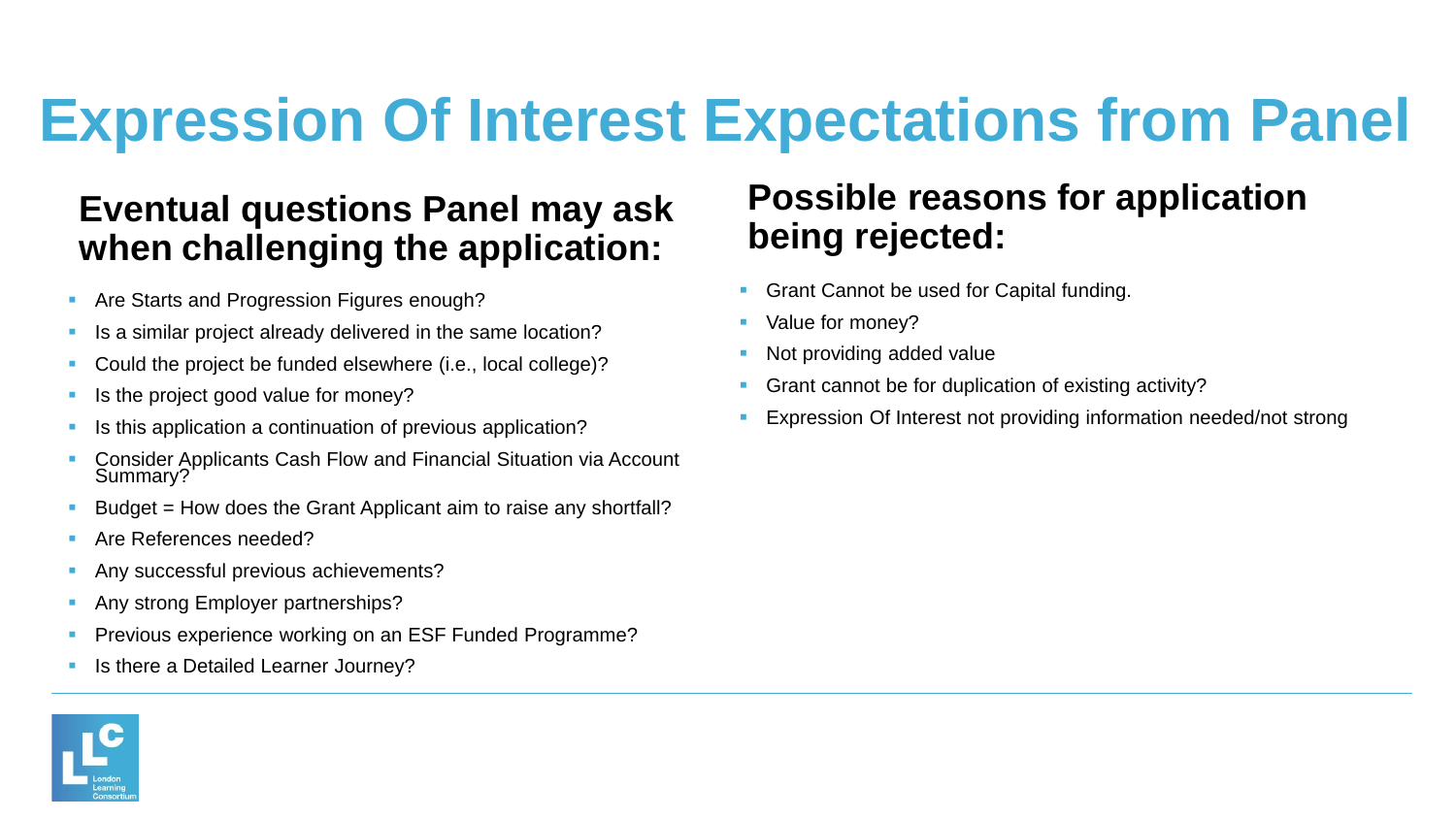#### **Possible Application Outcomes:**

Following Panel's assessment of Grant Application, Panel Members can decide one of the following:

- **Approve the Application with full amount requested**
- **Approve the Application with different amount requested**
- **Request Further Clarifications**
- Reject the Application

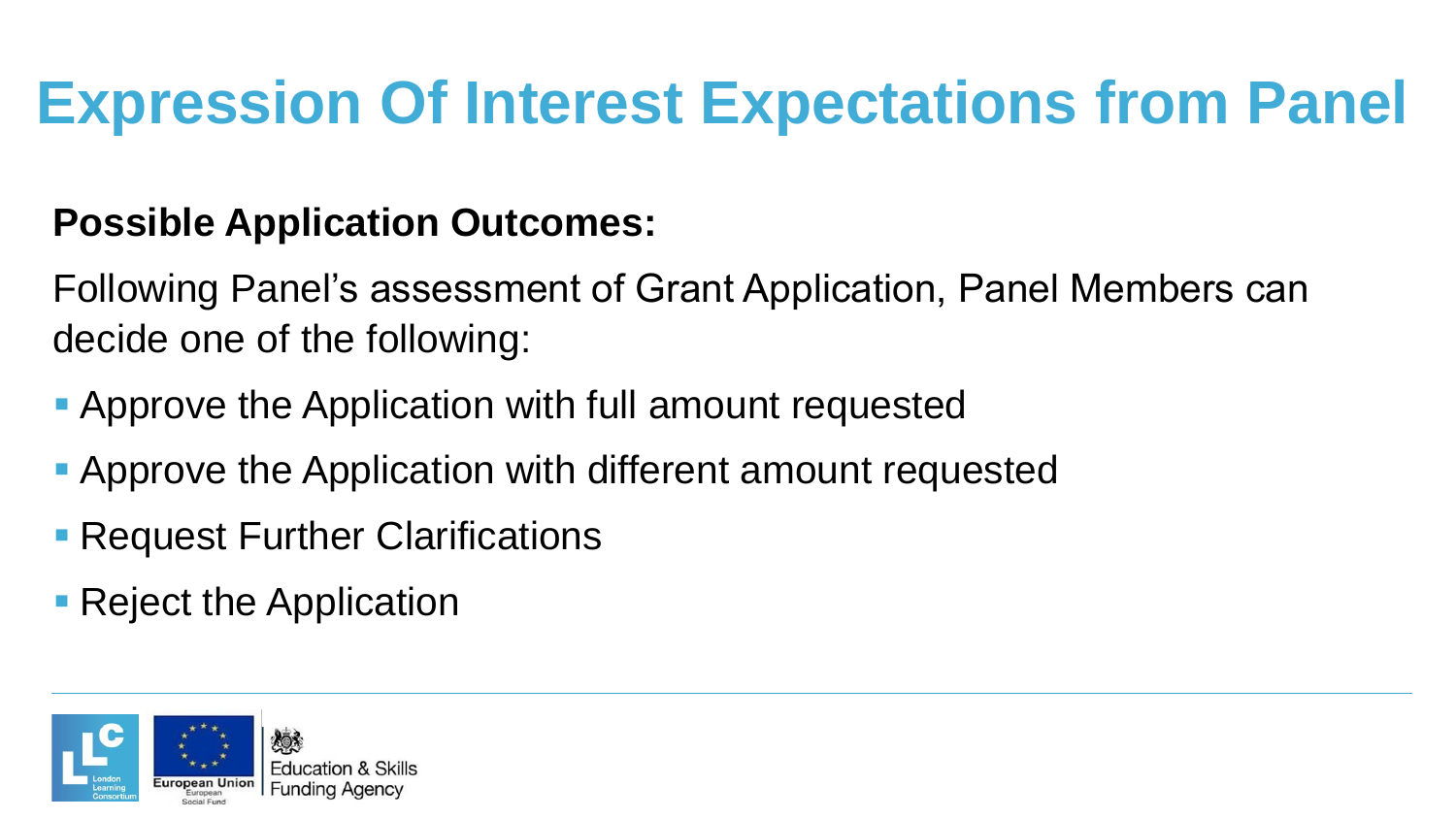Recipients of this funding will be required to meet record keeping requirements in line with ESFA and ESF funding guidelines. Support, including templates and regular one to one meeting, will be provided to help organisations comply with these requirements.

Examples of the records required for each participant can be requested from Zaia – [community.grants@londonlc.org.uk](mailto:community.grants@londonlc.org.uk)



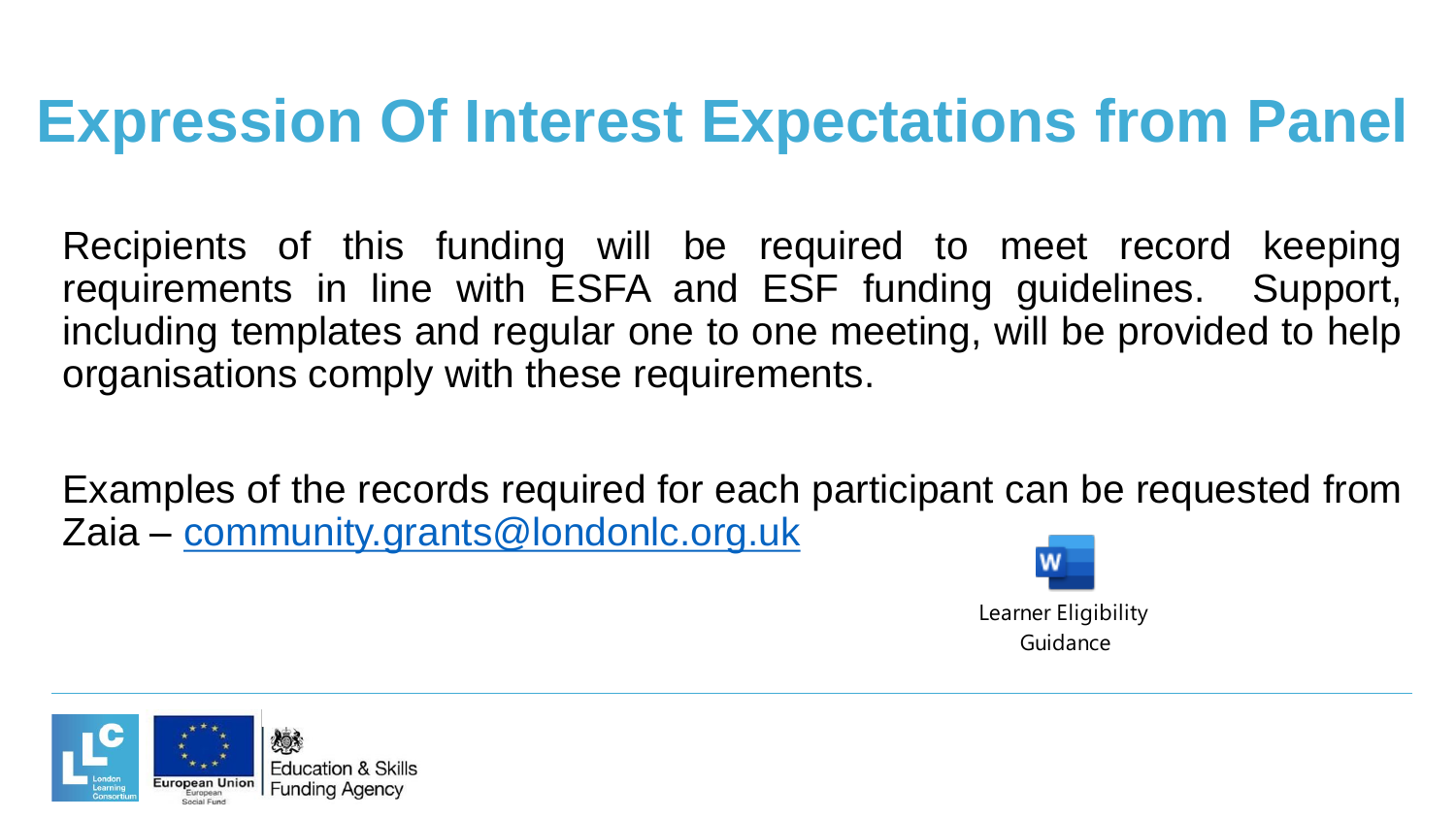#### **Volunteer-led organisations, registered charities and CIOs must:**

- Have a management committee with a minimum of four unrelated members
- Have a bank or building society account in the name of the organisation/group, with a minimum of two unrelated cheque signatories
- Have charitable aims
- Provide evidence of good governance practices and sound financial management (including registering with the Charity Commission, CASC or other governing body, depending on the size of the organisation)
- Usually, you must register with the Charity Commission if your charity is based in England or Wales and has over £5,000 income per year. We may ask for evidence of this in the form of a letter from the Charity Commission confirming receipt of your application for charitable status.

#### **Social enterprises, Community Interest Companies (CIC) and other companies must:**

- Have a management committee with a minimum of three directors, or four directors if two are related
- Have a bank or building society account in the name of the organisation/company, with a minimum of two unrelated cheque signatories
- Have clear charitable purposes and a defined social benefit
- Have a recognised status (e.g. a company limited by guarantee), and be registered with the necessary relevant body (e.g. Companies House)
- Have a nominated organisation as an asset lock body.

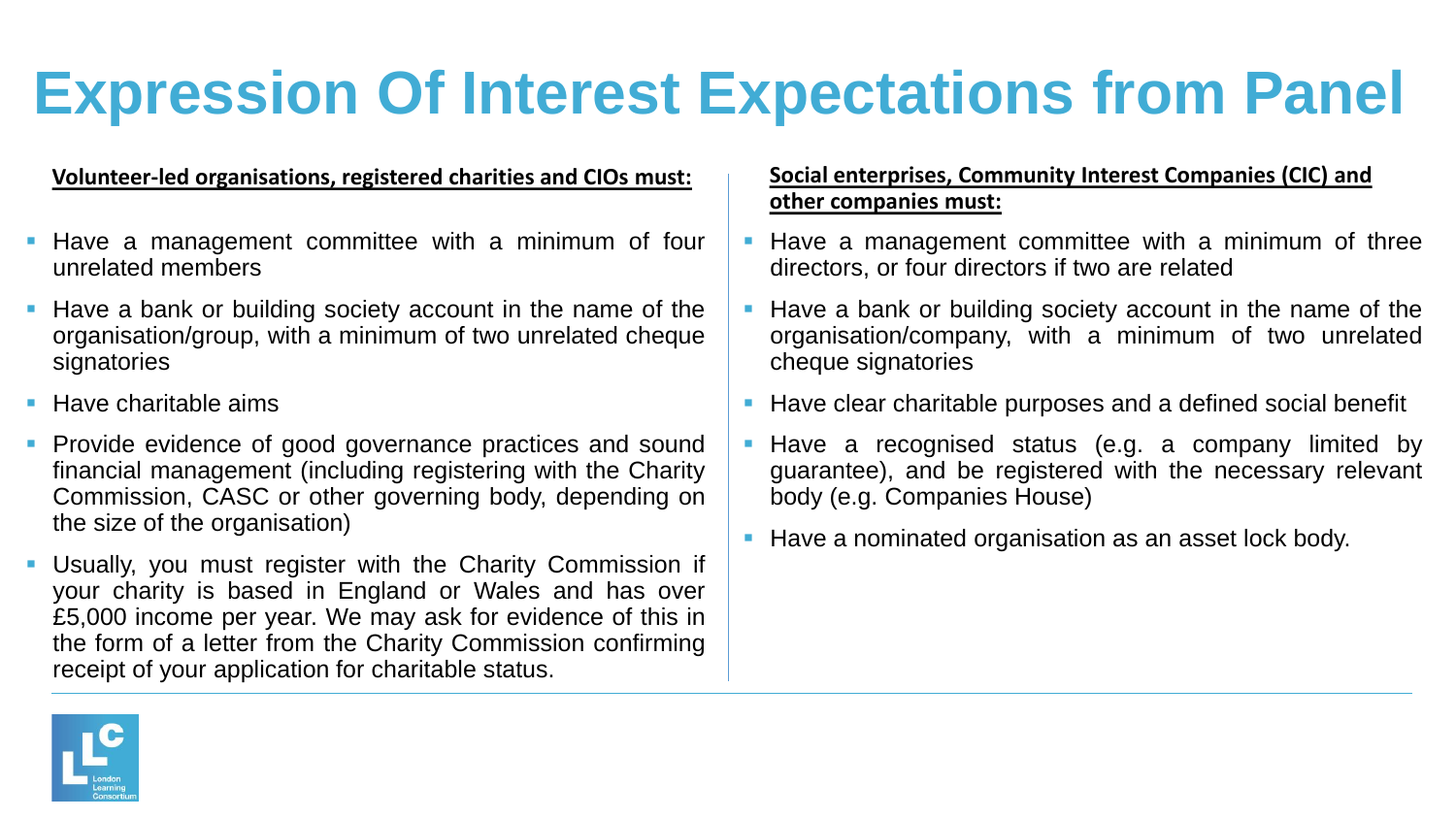#### **In addition, social enterprises, CICs and other companies must demonstrate within applications that:**

- the company has been registered for a minimum of 12 months
- a reasonable percentage of their income has been earned through trading
- **.** the project they wish to fund is not a tradable asset or service
- sessional costs are in line with an appropriate pay spine structure
- the application is made for cost to deliver the project not managing the CIC
- **.** the project or activity for which funding is sought is charitable i.e. it must not be part of the trading services for which they would usually have a charge
- **.** there is clear evidence of need (consultation etc.) from the community and the benefit must also be clear

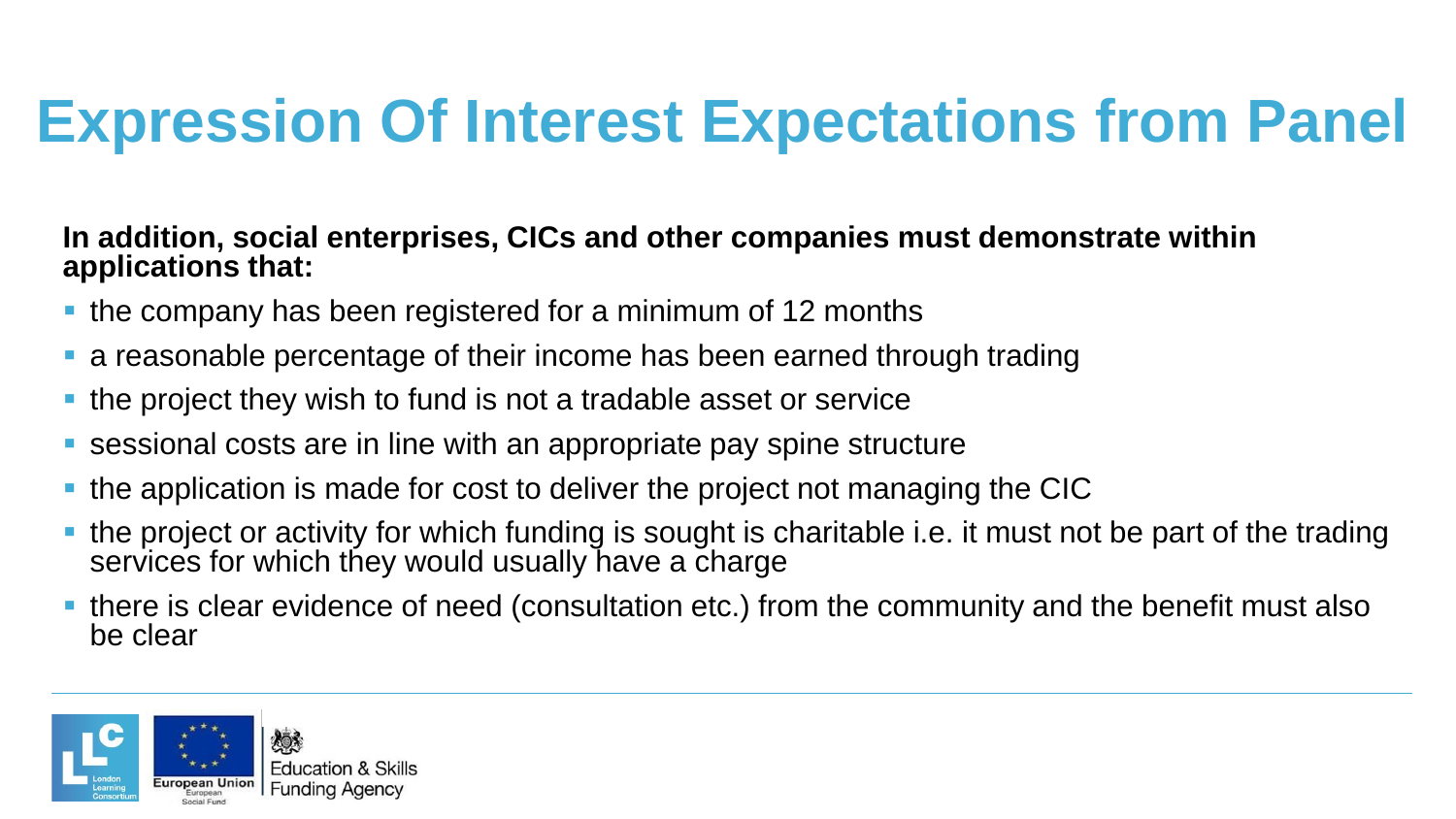**In managing your organisation, we would expect that the appropriate policies are in place. These should include (if appropriate) but not be restricted to:** 

- safeguarding policies and procedures for children and vulnerable adults
- **·** public liability insurance
- employer's liability
- equality and diversity
- disclosure and barring service (DBS) checks carried out and in place for all paid and unpaid volunteer staff working with children and vulnerable adults
- suitable planning permissions and/or other regulations approval are in place prior to the commencement of any improvements to building or land as required.

As part of the Due Diligence, we ask that Grant Recipients submit their Policies and Action Plans and Staff Training Certificates, within 6 weeks of starting their Delivery.

LLC provides examples and templates, via SharePoint and its website: LLC Policies - [London Learning Consortium \(londonlc.org.uk\)](https://www.londonlc.org.uk/policies/llc-policies/)

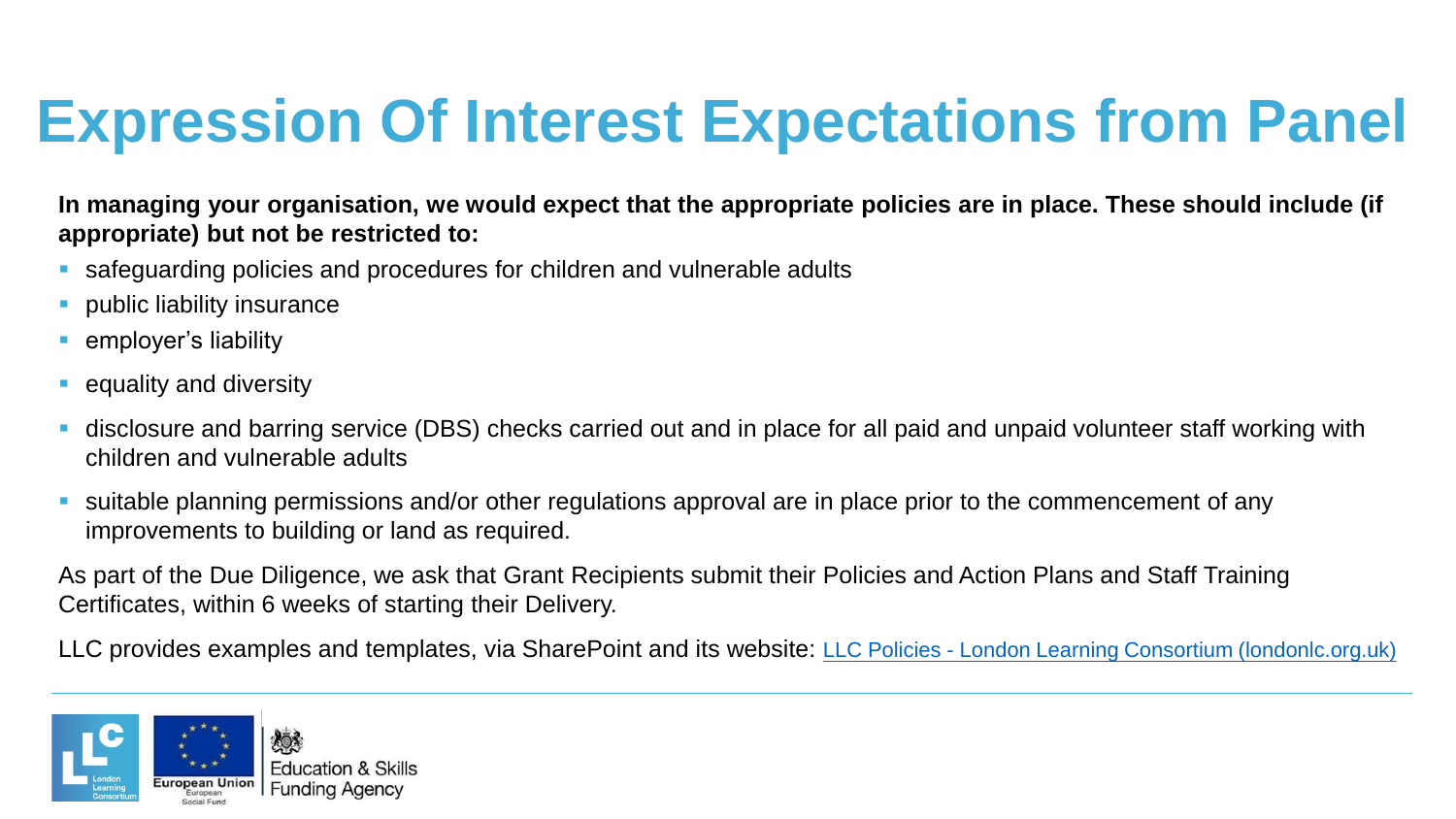#### **We are unable to accept application from groups that:**

- have not returned monitoring forms for previous grants
- **Examptem and investigation by the Charity Commission, the police or any other organisation in** a legal capacity
- are connected to the donor unless a full and independent assessment has taken place to ensure that there is no conflict of interest and the proposed grant offers value for money,
- **have restricted membership other than that associated with the objects of the group itself i.e.,** necessary for the safety/wellbeing of disadvantaged users,
- **•** fail due diligence or do not comply with Charity Commission guidelines i.e. we would not make grants to organisations that had related bank signatories, several related trustees, income well in excess of the threshold for charitable registration etc.

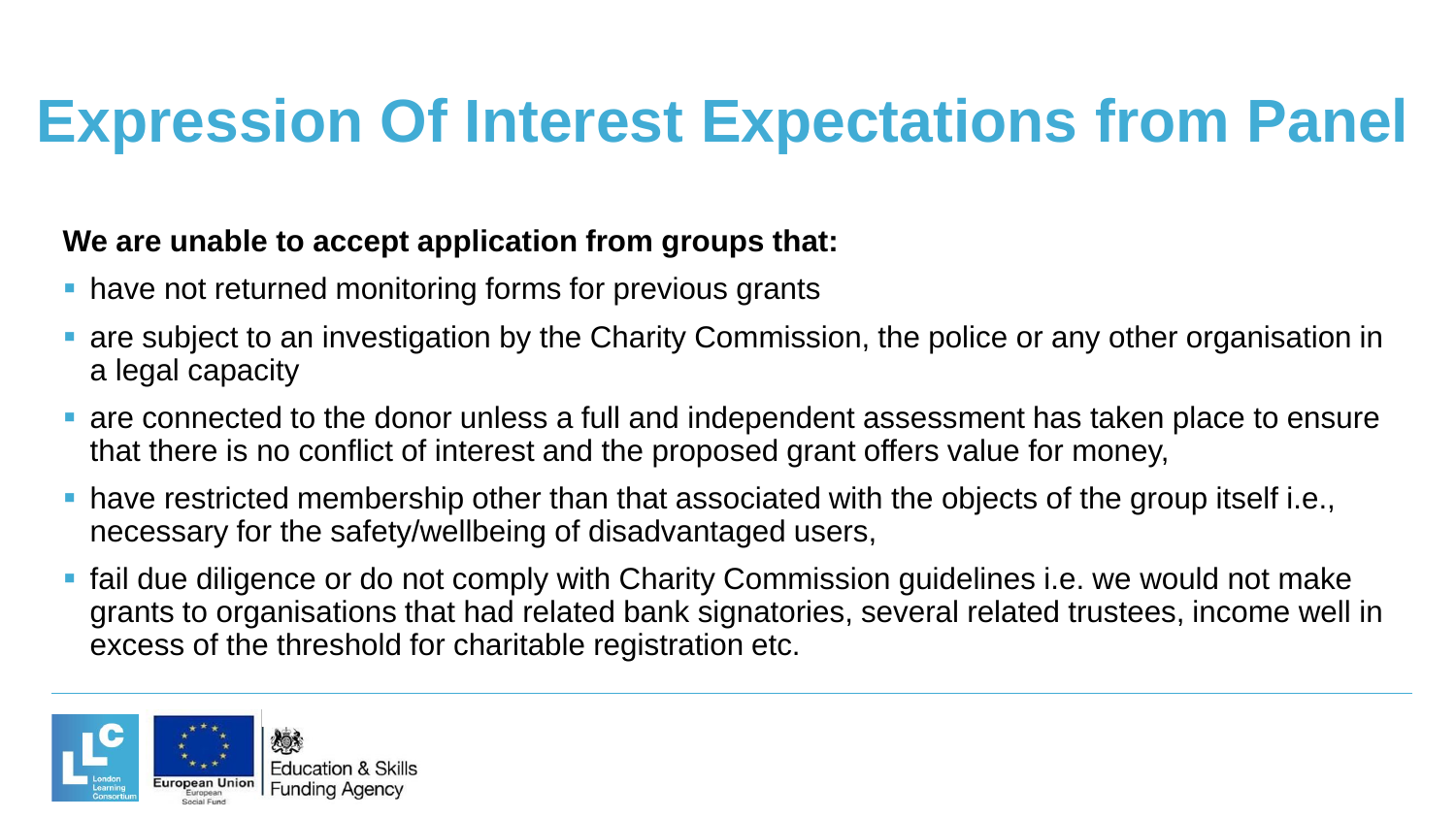#### **What we cannot fund:**

- unspecified contributions to general fund-raising appeals or large projects,
- for profit or commercial elements of charitable organisations,
- capital items for general office or company resourcing (non-project),
- **public bodies to carry out their statutory obligations,**
- **E** direct replacement of statutory or public funding,
- party political activity and campaigning,
- contingency funding,
- refreshments or food,
- building or buying premises or land rights,
- projects that solely support animal welfare
- purchase of vehicles (running costs will be considered),
- **EXECTE:** feasibility studies or initial community consultations,
- fundraising activities,
- deficit or retrospective funding,
- sponsored events, multiple trophies or prizes,
- general running or core costs, except as a proportionate contribution to a project,
- CIC start-ups
- **wholly grant-maintained CICs**
- profit making or business ventures, including start-up costs
- activities that are primarily about proselytization or supporting worship activities (faith organisations may apply for funding towards a project/activity that is open to the whole community and has wider social benefits)

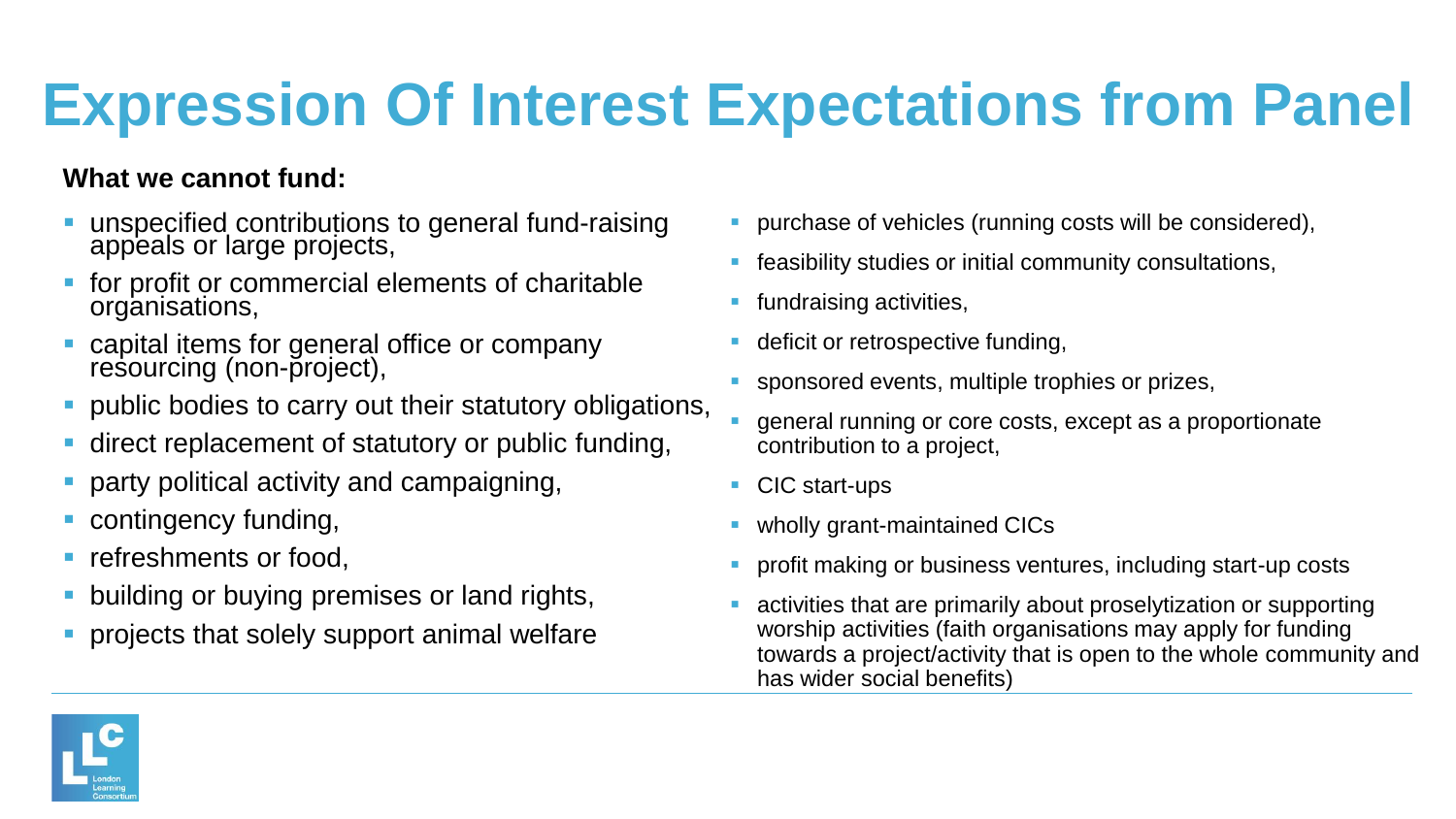#### **We do not normally fund:**

- **national or regional charities, although we can support local branches of national** charities if they are financially independent and locally managed.
- **salaries through Community Grants but it may be considered by some of our** other programmes (please check the specific programme criteria), organisations whose free reserves include more than 12 months of running costs,
- medical research and equipment,
- organisations that do not have their own bank account (in exceptional circumstances and through prior agreement with the Foundation a group may nominate an organisation to hold the funding on their behalf.

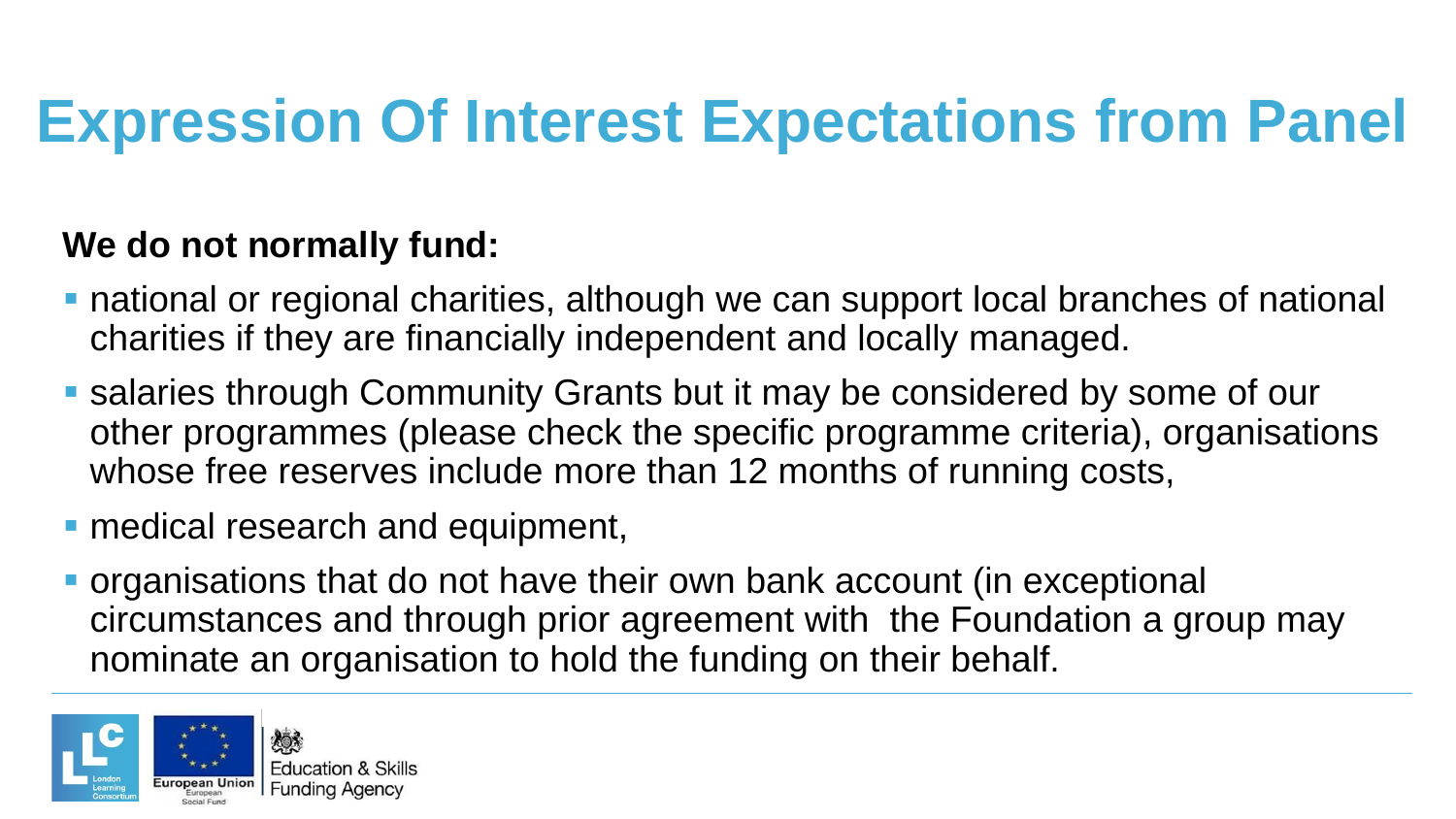

20% Start payment.



70% On Programme Payment payments.

To be divided by the number of months the project shall be operating and paid on a monthly basis.

10% End of Contract Evaluation.

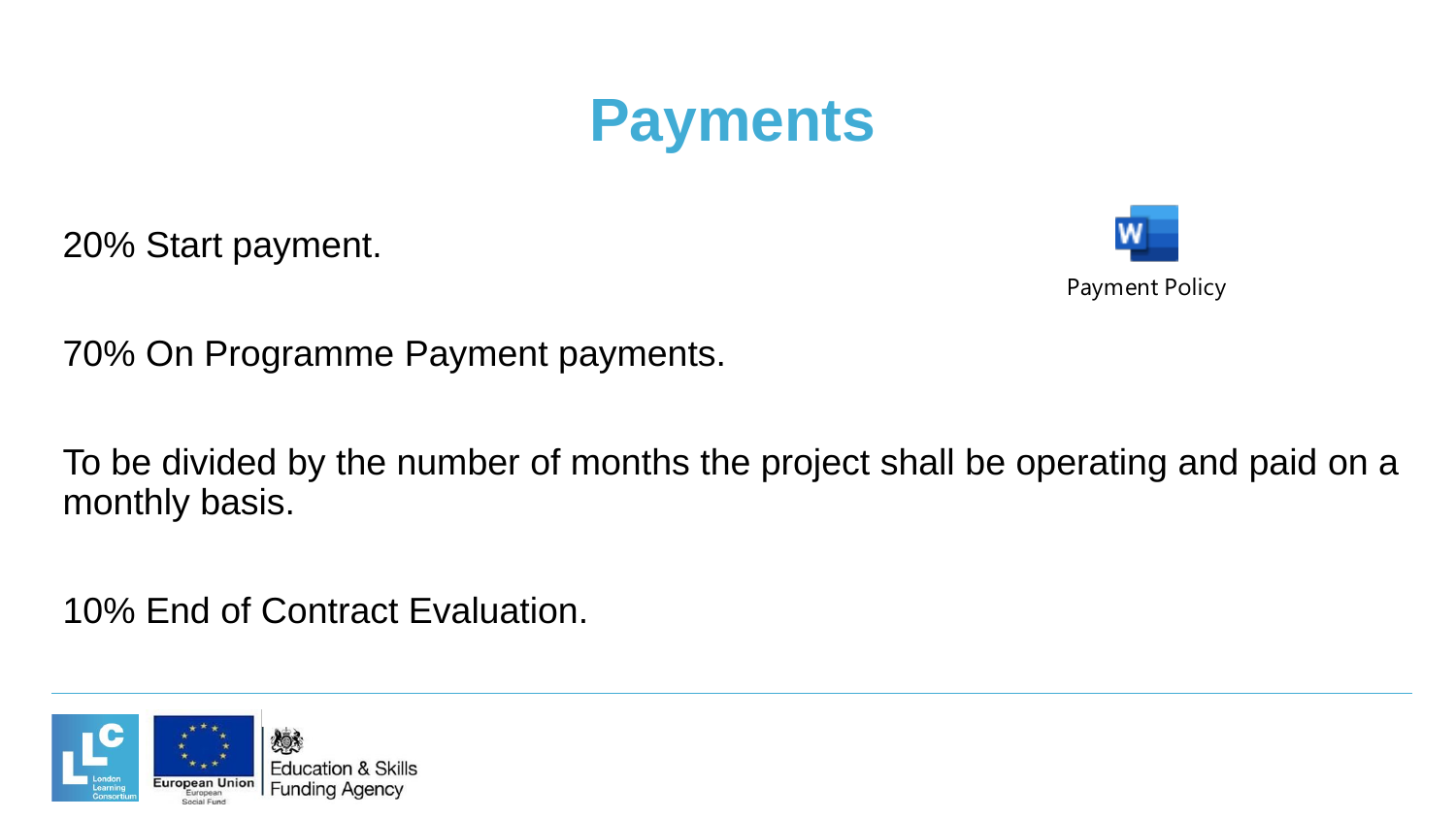#### **Due Diligence Expectations**



Due Diligence **Questionnaire** 

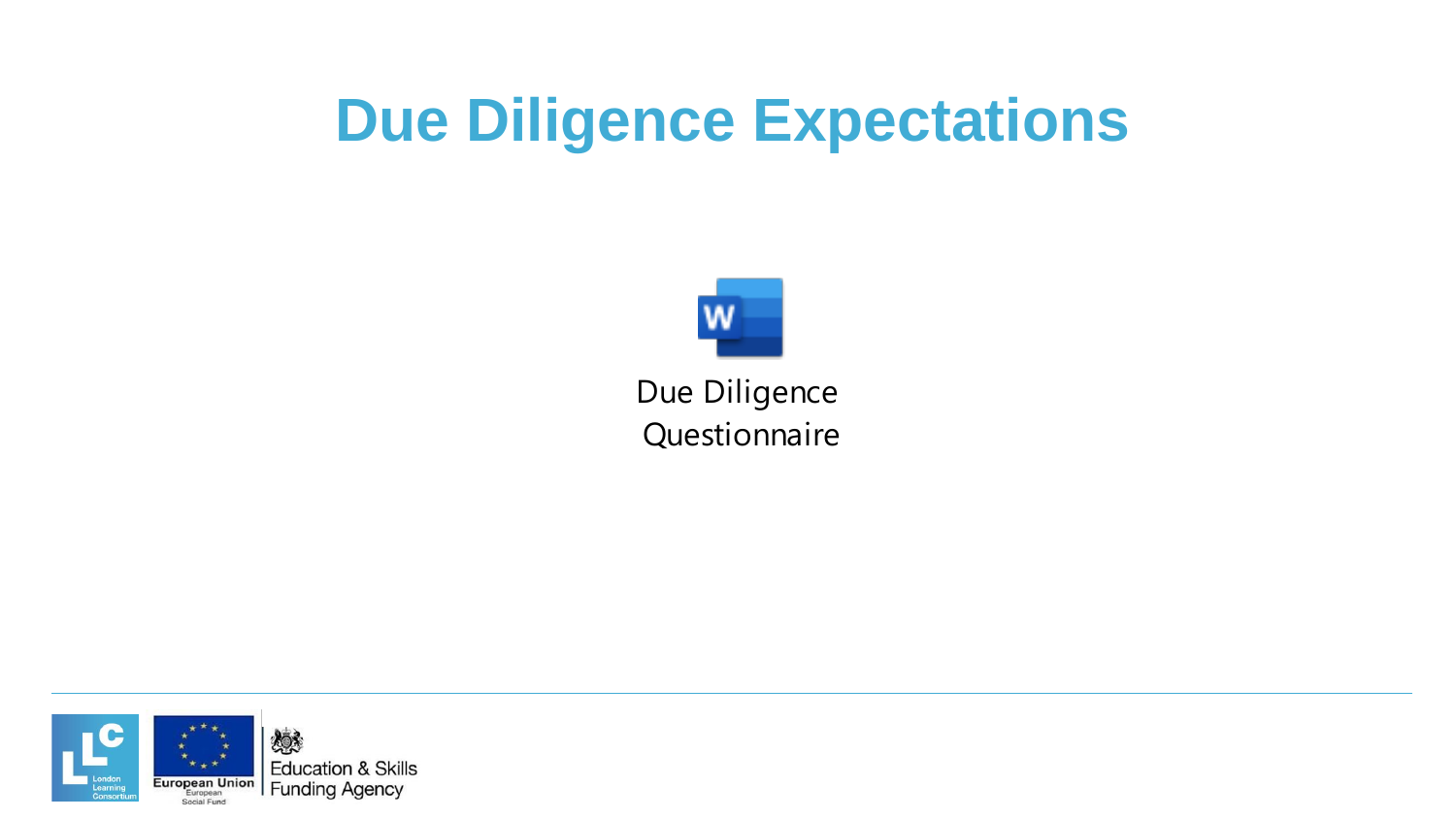#### **Support to Grant Recipients**

As **the lead of the Community Grants Contract,** I am dedicated to supporting and guiding each Grants Applicants from the Application to the End of the Delivery. I am always available to answer Grant Recipients queries over the phone, email and via Teáms. I implément processes and activities, such as Telekits, to help ease the completion of the formalities and help Grant Recipients meet the contract requirements.

I believe in a one-to-one approach, and a forward and transparent attitude towards Grant Recipients. I encourage Grant Recipients to share good practice, help each other, and be involved with the decision process as a Panel Member. All relevant documents, guidance, updates, Q&As are regularly shared with Grants Recipients via email, and easily accessible to Grant Recipients via a robust online Portal. I deliver group sessions online such as On Boarding meetings, Refresher sessions and others.

Coming from years of working and being involved within the Voluntary and Community Sector, I take thĭs role tó heart as I find it gratifying to be able to help the third séctor or small organisations change local people's life.

One of the results of the Intense one-to-one Support is that some current Grant Recipients who never worked on an ESF Contract before the ESF Community Grants are now applying for a second contract following their successful achievement.

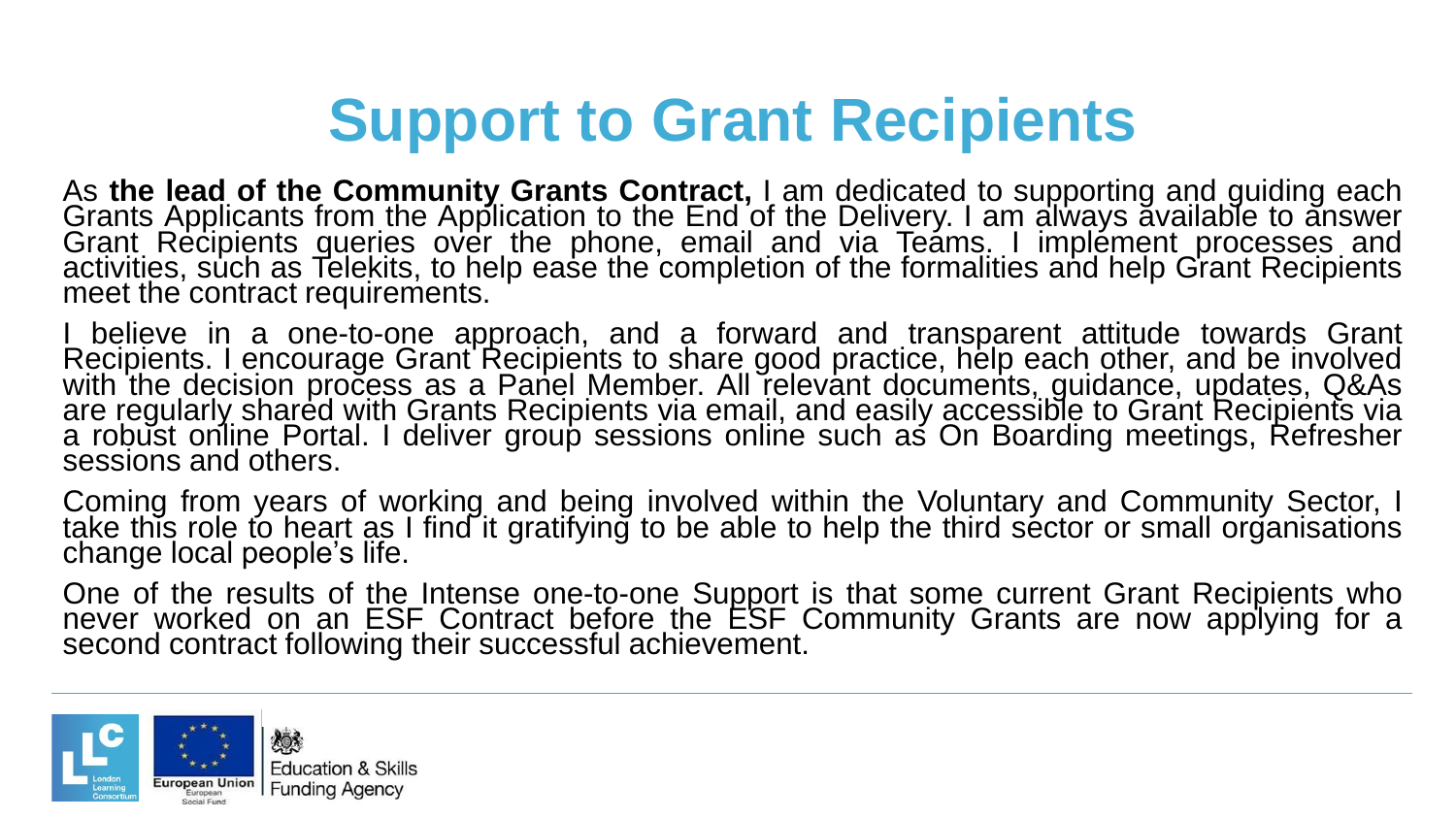## **Panel Dates**

- View future panel dates here: Microsoft Word [CG-Panel-Schedule-Updated-230420.docx \(londonlc.org.uk\)](https://www.londonlc.org.uk/wp-content/uploads/CG-Panel-Schedule-December-2021.pdf)
- **All Programme Delivery will need to be completed by End of December 2022.**
- **Applications received late will be submitted to the following Panel.**

The **London South** Panel has been cancelled as the London South ESF Community Grants have now been fully allocated. No future Panel is due to be scheduled until further notice. LLC will review the situation early 2022 and decide if another London South Panel needs to be organised. In which case, we will contact you to ask if you still wish for your Application to be submitted to the Panel. Please keep an eye on our website or Contact Zaia Merabet for further clarifications. We apologise for the inconvenience caused.

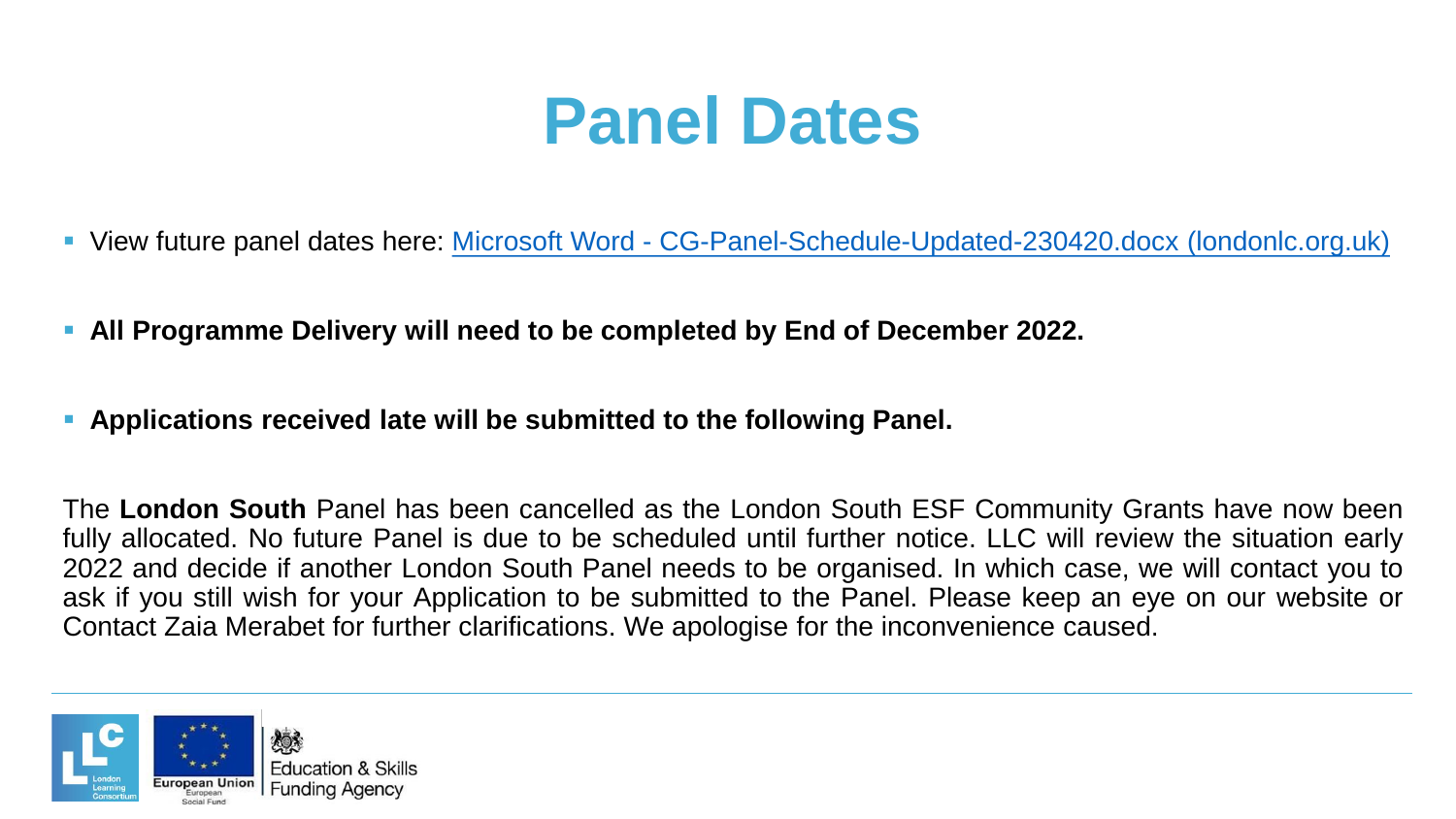#### **Contact Details**

- Further details regarding the LLC Community Grants can be found on our website at: <https://www.londonlc.org.uk/community-grants/>
- We can also be found via our social links Twitter | [Facebook |](https://www.facebook.com/londonlearningconsortium/) [Instagram |](https://twitter.com/LLClivenews) [LinkedIn](https://www.linkedin.com/company/london-learning-consortium/)
- We would like to invite anyone who may have interest in the ESF Community Grants to contact Zaia via [community.grants@londonlc.org.uk](mailto:community.grants@londonlc.org.uk).
- We will then arrange for a telephone or Teams Meeting where Zaia will be able to clarify any points and answer all questions.

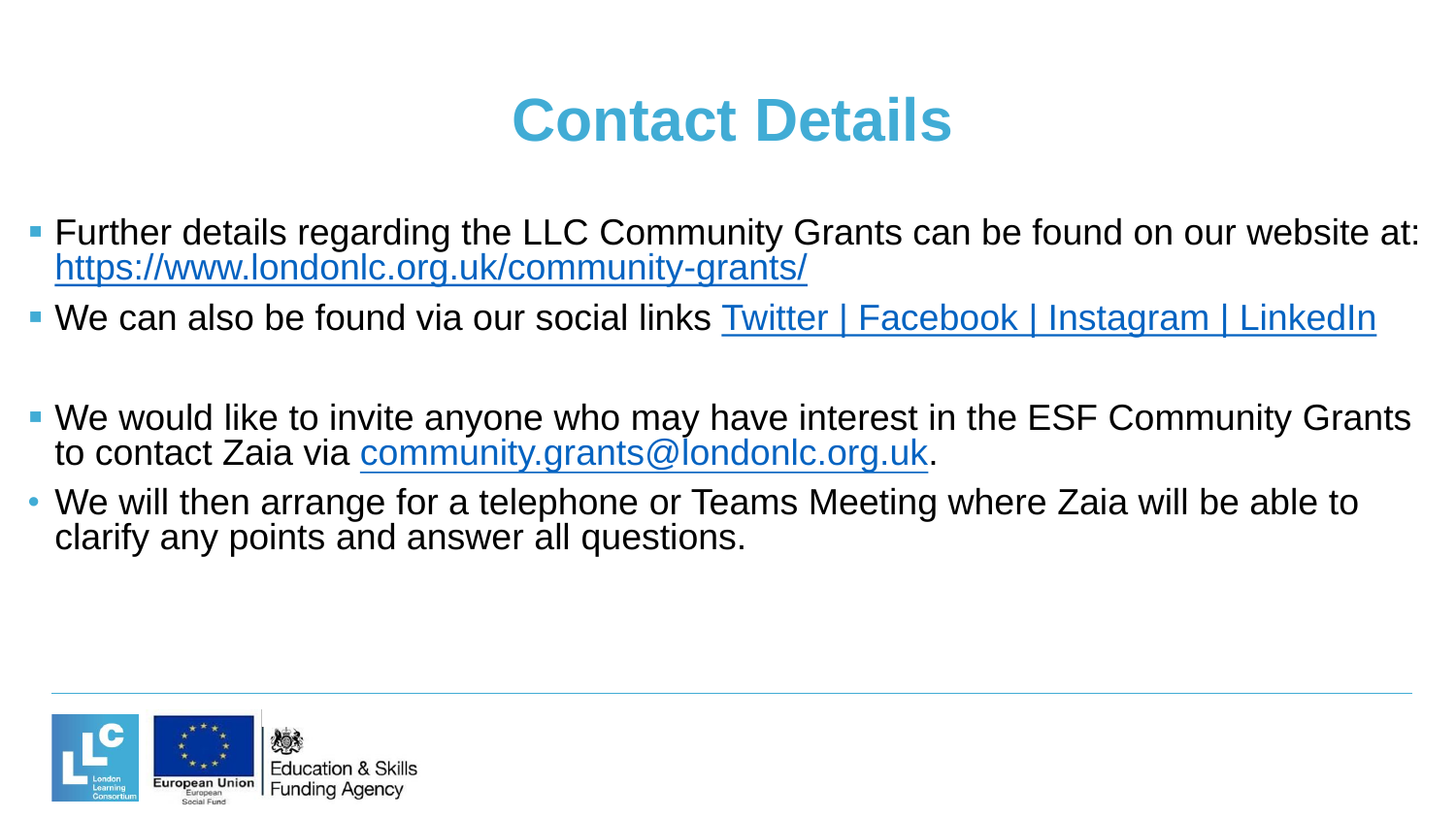# **Coast to Capital (C2C)**

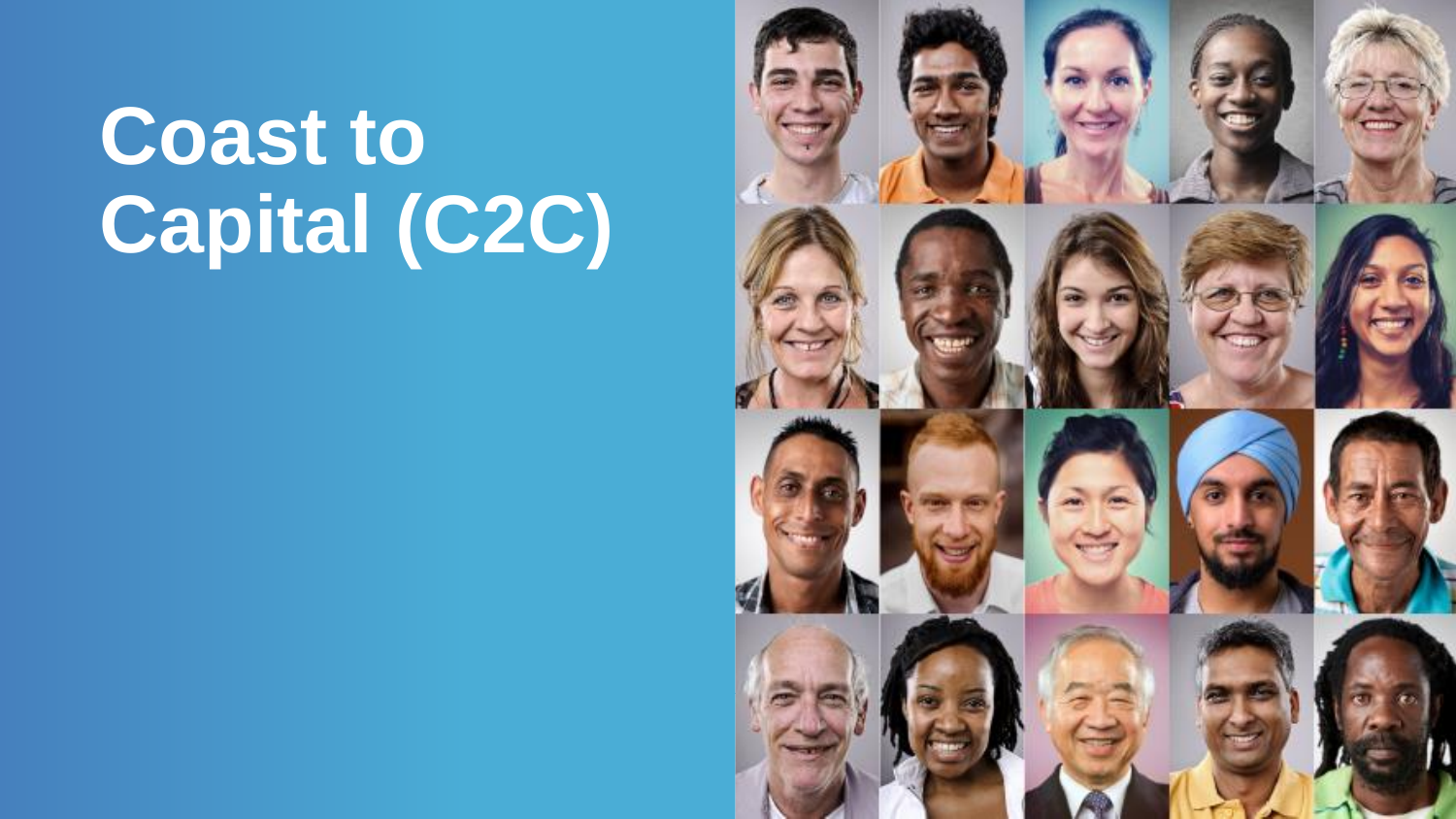## **Delivery Area**

#### **The Coast to Capital Grant Applicants must deliver their activities and target residents from within any of the Local Authorities listed below:**

- Arun (West Sussex)
- Adur (West Sussex)
- **Brighton and Hove (Brighton and** Hove Unitary Authority)
- Chichester (West Sussex)
- Crawley (West Sussex)
- Epsom and Ewell (Surrey)
- **Horsham (West Sussex)**
- Mid Sussex (West Sussex)
- Mole Valley (Surrey)
- Reigate and Banstead (Surrey)
- **Tandridge (Surrey)**
- **· Worthing (West Sussex)**

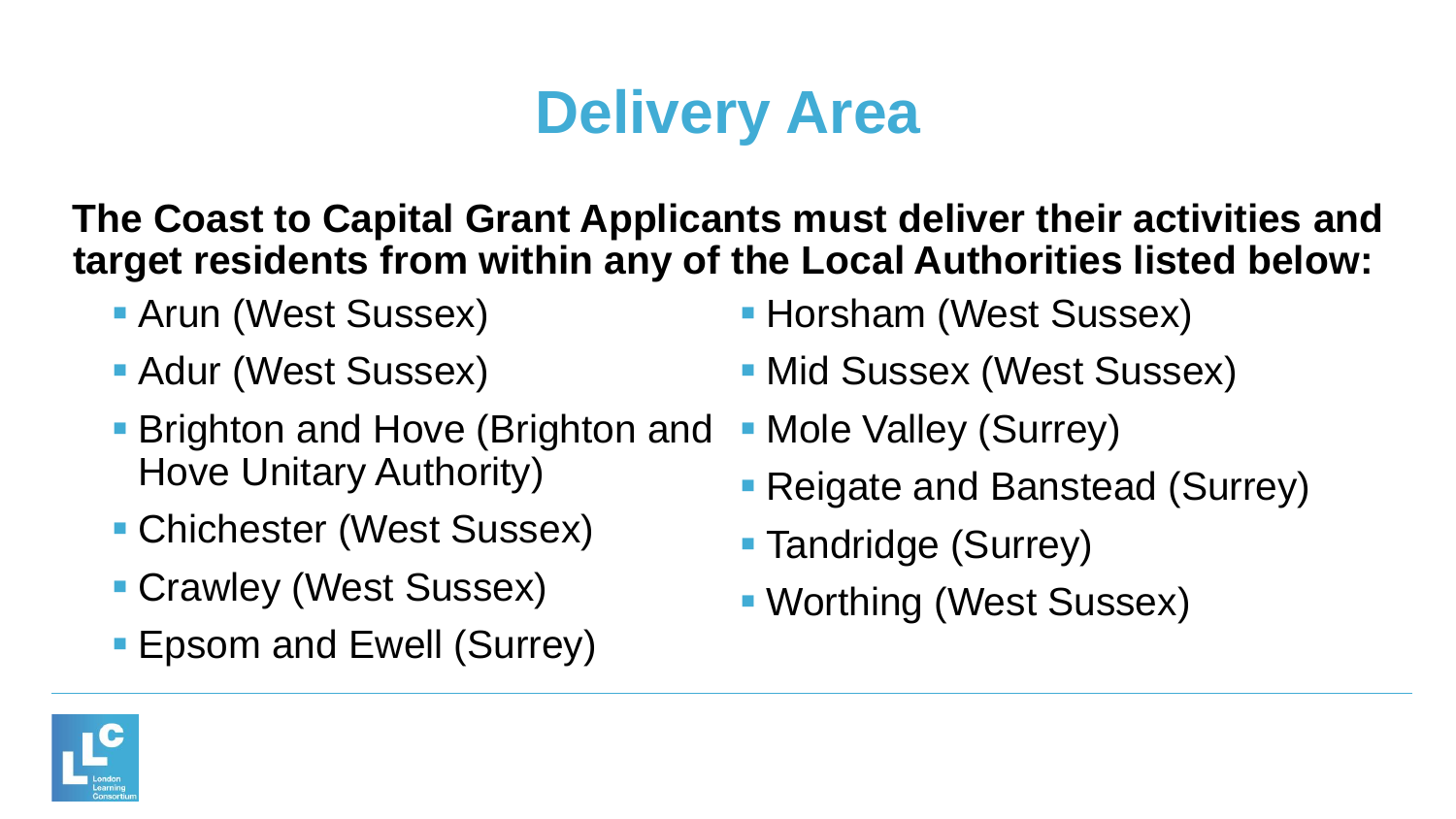#### **Coast to Capital**

Although he Panel will consider all applications equally, we aim to prioritise applications that deliver projects within **Epsom and Ewell (Surrey), Mole Valley (Surrey), Reigate and Banstead (Surrey) and Tandridge (Surrey),** and who target ideally but not exclusively **BAME, 50+, No Basic Skills and who are Economically Inactive.**

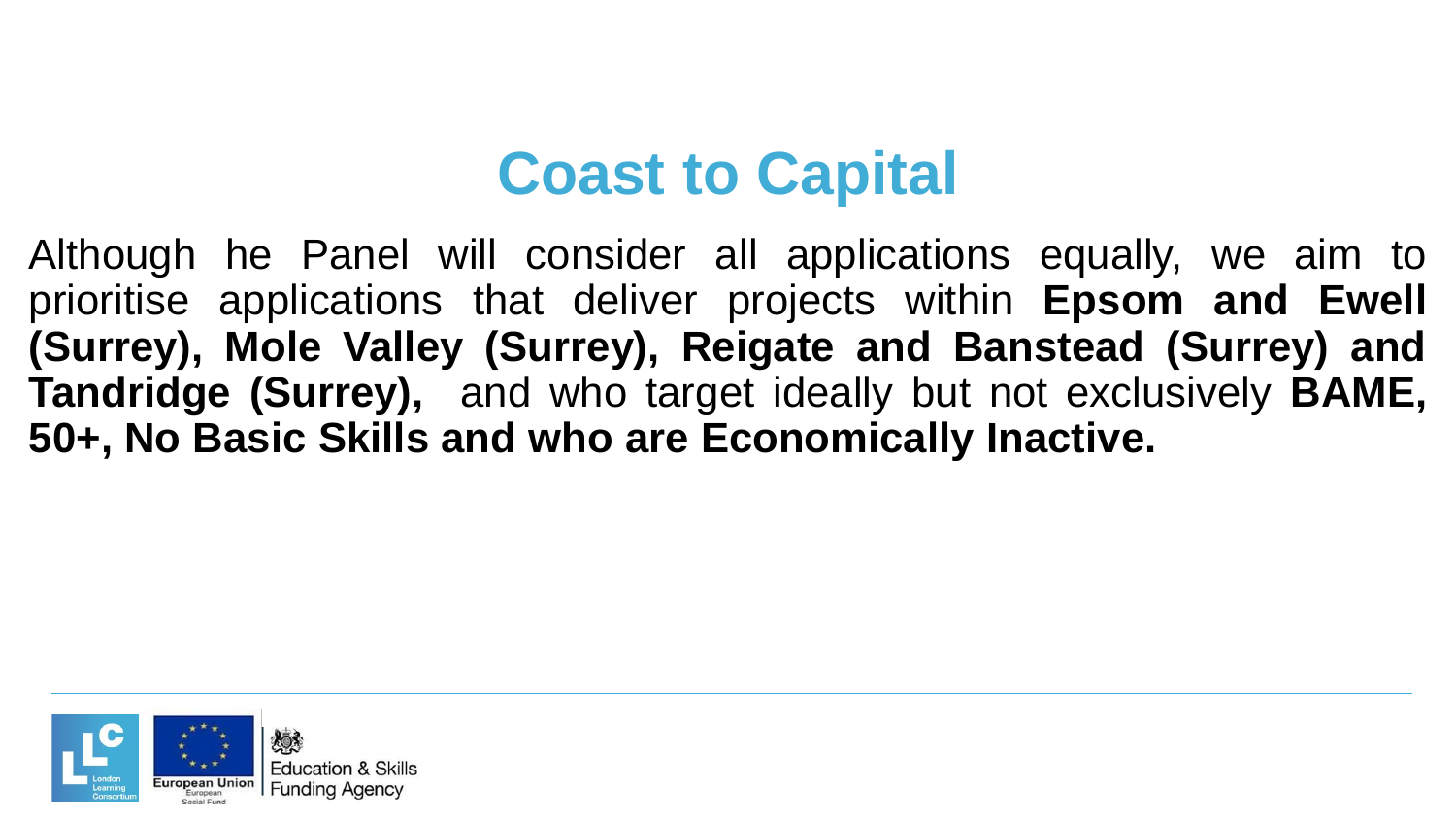#### **Successful Grant Recipients**

View successful Grant Recipients and their achievements here:

[List-of-all-Successful-ESF-Community-Grant-Recipients-Coast-To-Capital-2022.pdf](https://www.londonlc.org.uk/wp-content/uploads/List-of-all-Successful-ESF-Community-Grant-Recipients-Coast-To-Capital-2022.pdf)  (londonlc.org.uk)

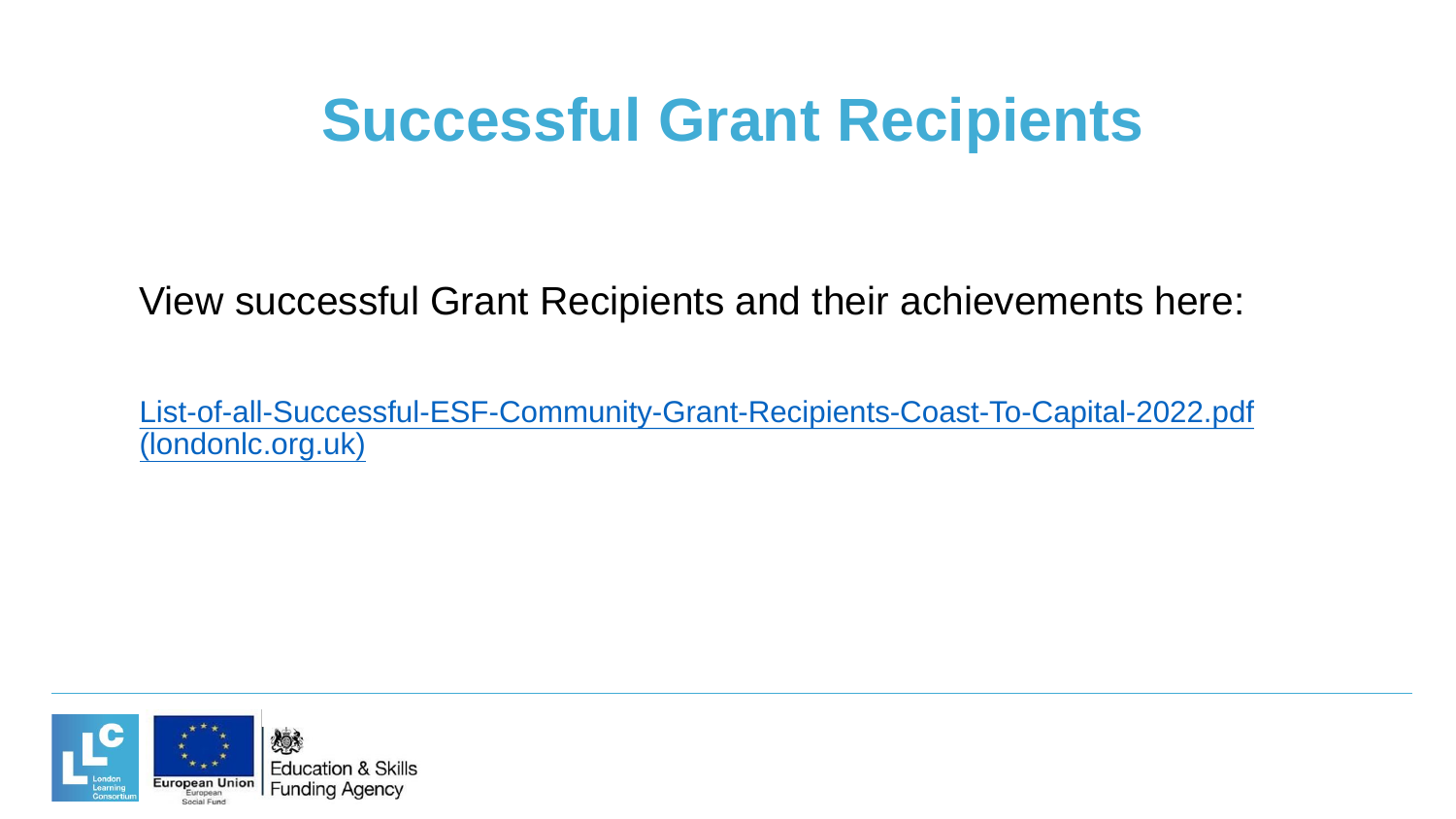# **South East LEP (SELEP)**

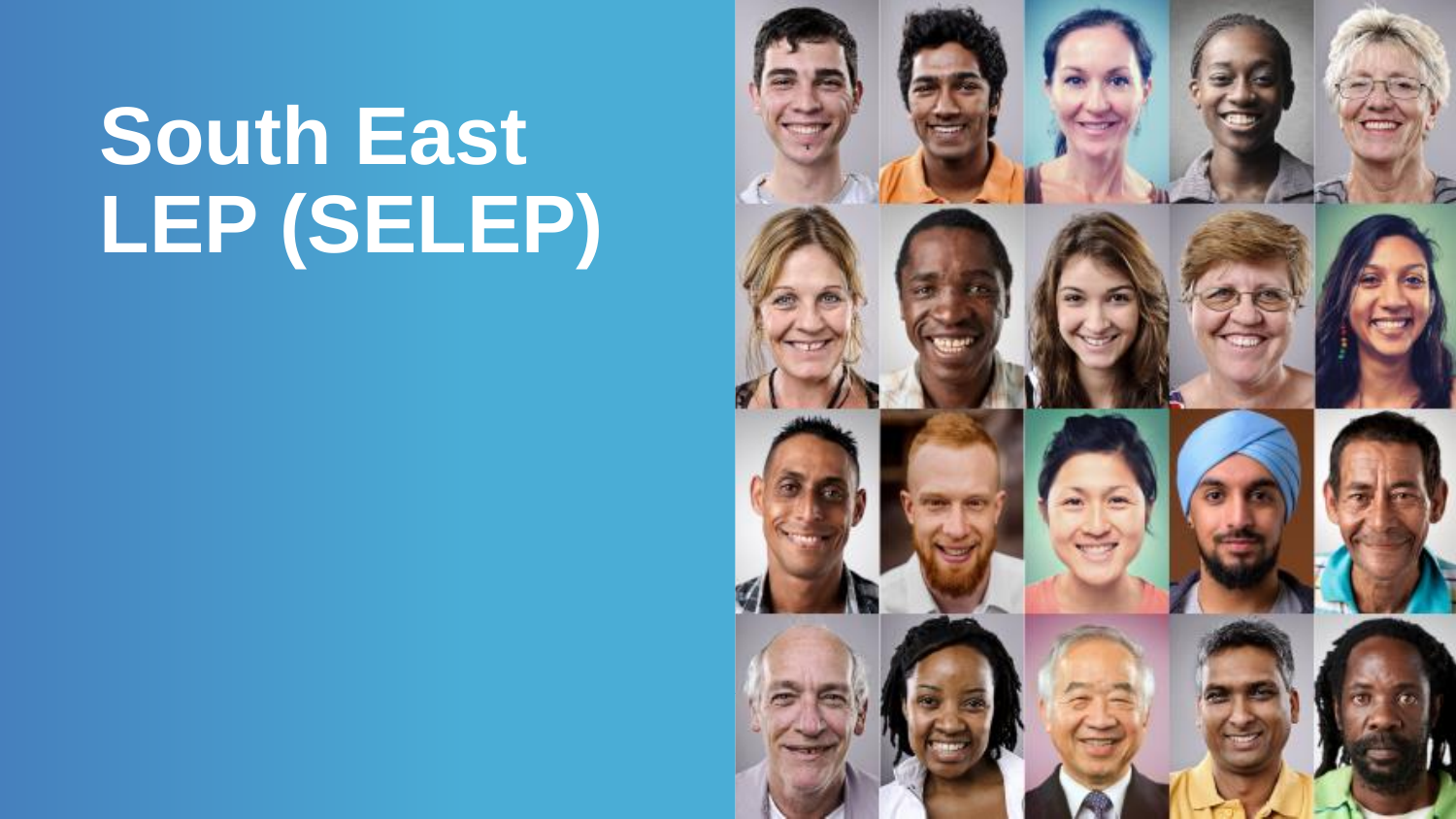#### **SELEP**

- **The South East LEP (SELEP)** has agreed a five-year skills strategy to be available at [http://www.southeastlep.com](http://www.southeastlep.com/) accompanied by an evidence base. The Managing Agent's delivery of the Services must be consistent with the ambition and priority this set out at this link: [www.southeastlep.com/our-strategy/skills/.](http://www.southeastlep.com/our-strategy/skills/) As set out in the Skills Strategy, SELEP is committed to building an economy which provides opportunities for all and delivers inclusive growth.
- Evidence is clear that access to a long-term job is fundamental to many barriers faced by individuals including mental health, homelessness, ex- offenders and people with Disabilities. SELEP believes that Small Organisations play a crucial role in supporting individuals and in having a local presence and network essential for providing support.

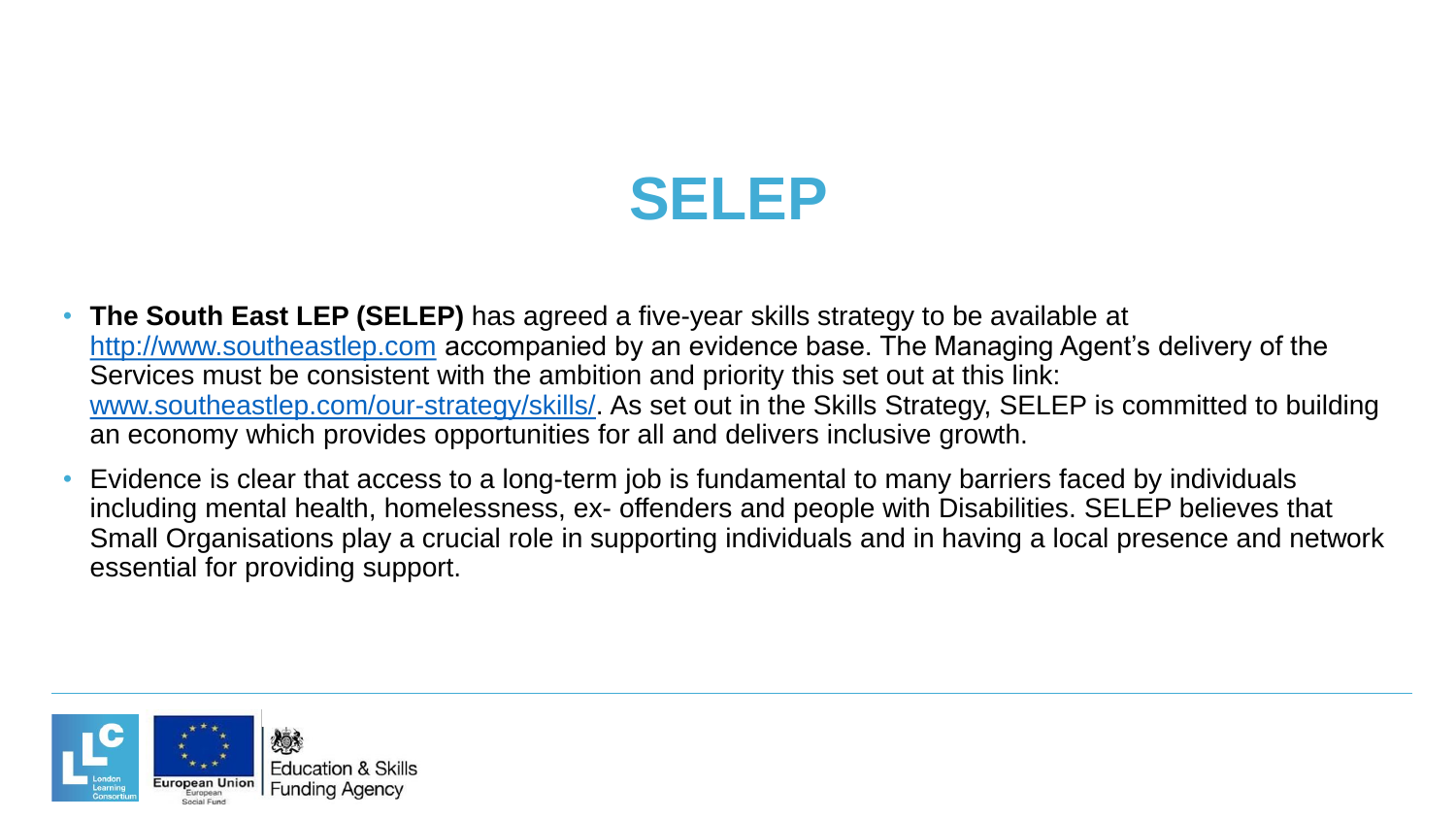# **Delivery Area (1/2)**

**The South East LEP (SELEP) Grant Applicants must deliver their activities and target residents from within any of the Local Authorities listed below:**

- Essex
- Southend
- Thurrock
- Kent
- Medway
- **East Sussex**

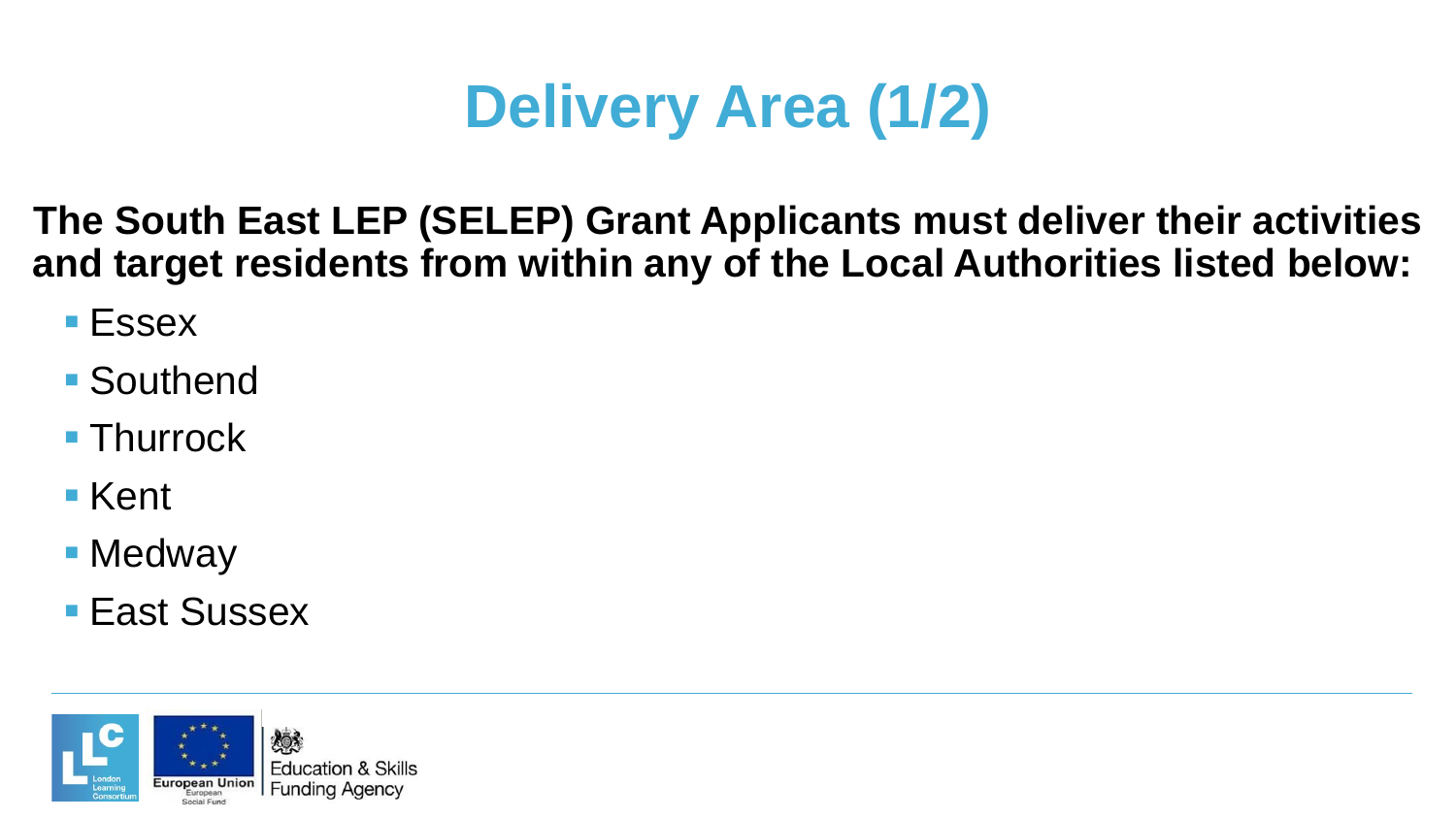

**Key Documents/Sites – Please review before preparing your submission**

- **ESF Eligibility Criteria:**
- [European Social Fund national eligibility rules V5 \(publishing.service.gov.uk\)](https://assets.publishing.service.gov.uk/government/uploads/system/uploads/attachment_data/file/626878/ESF_national_eligibility_rules.pdf)
- **SELEP Strategy:**
	- [SELEP-Skills-Strategy-v14-0818-WEB.pdf \(southeastlep.com\)](https://www.southeastlep.com/app/uploads/2018/09/SELEP-Skills-Strategy-v14-0818-WEB.pdf) + Skills The South East Local Enterprise Partnership (southeastlep.com)**"**

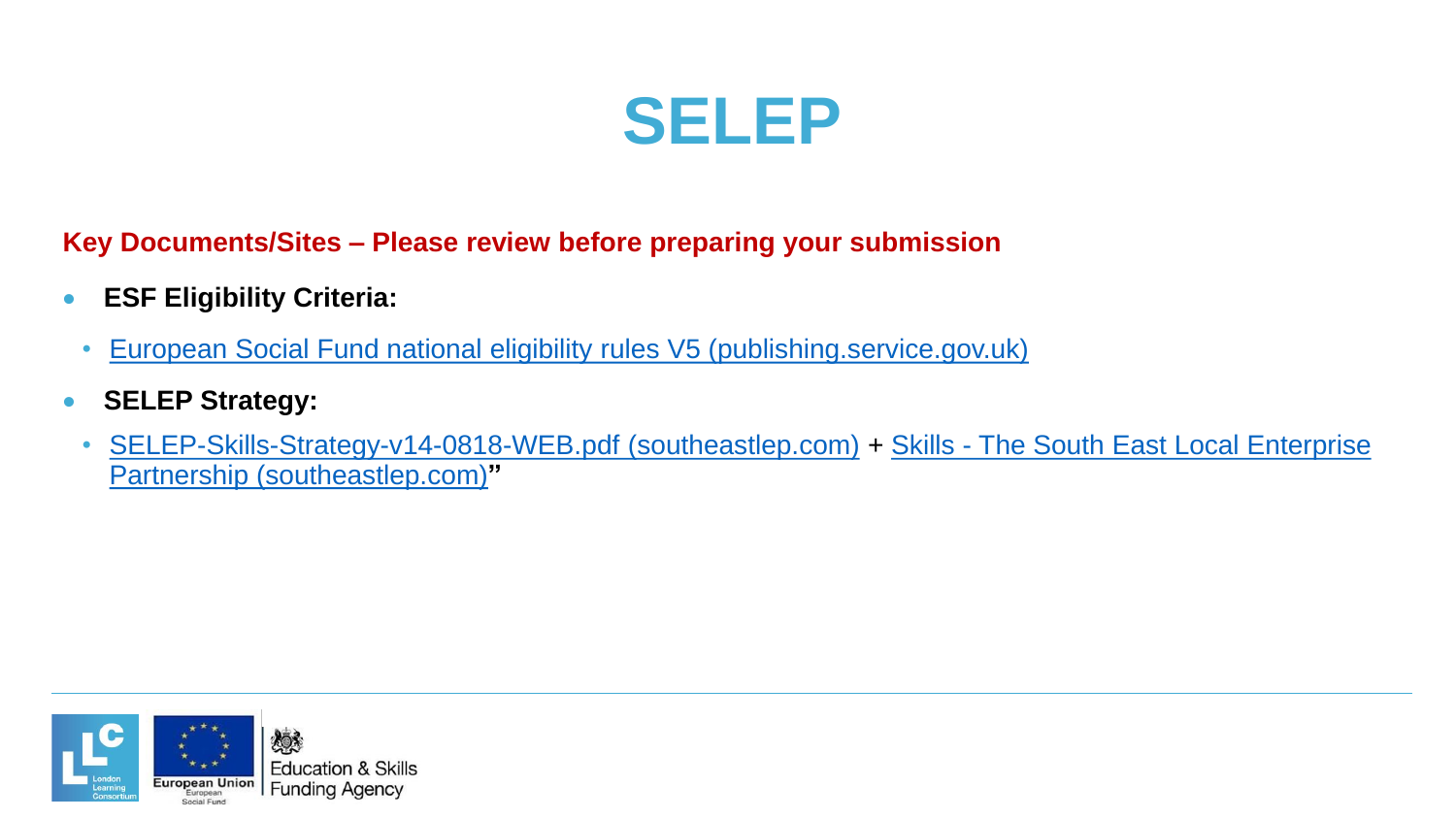# **London South (LS)**

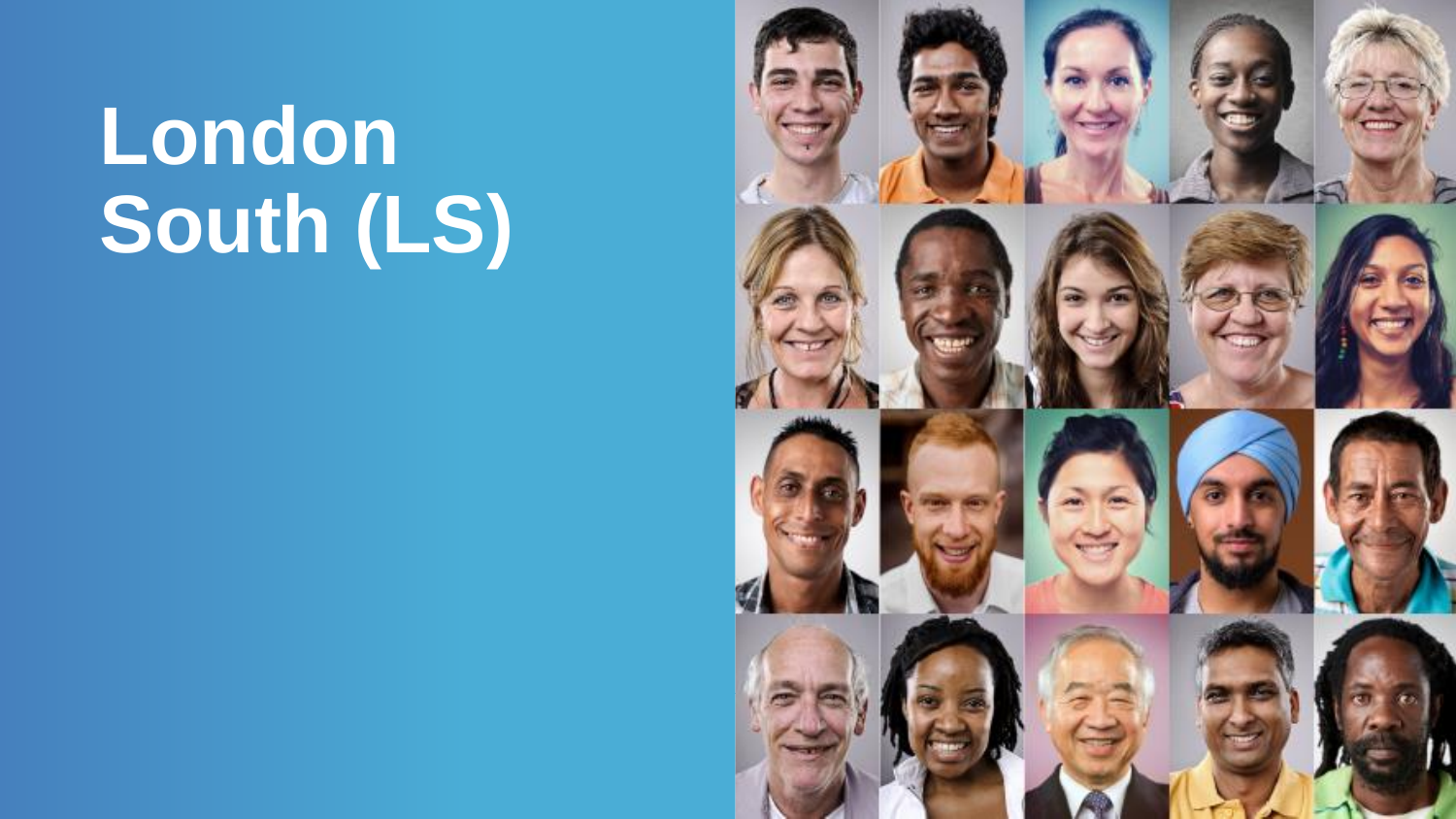#### **Grant Allocation**

To date, LLC has allocated all of its London South Grants and won't accept Applications for London South until further notice.

Please keep an eye on our website or contact Zaia via [community.grants@londonlc.org.uk](mailto:community.grants@londonlc.org.uk) for further updates.

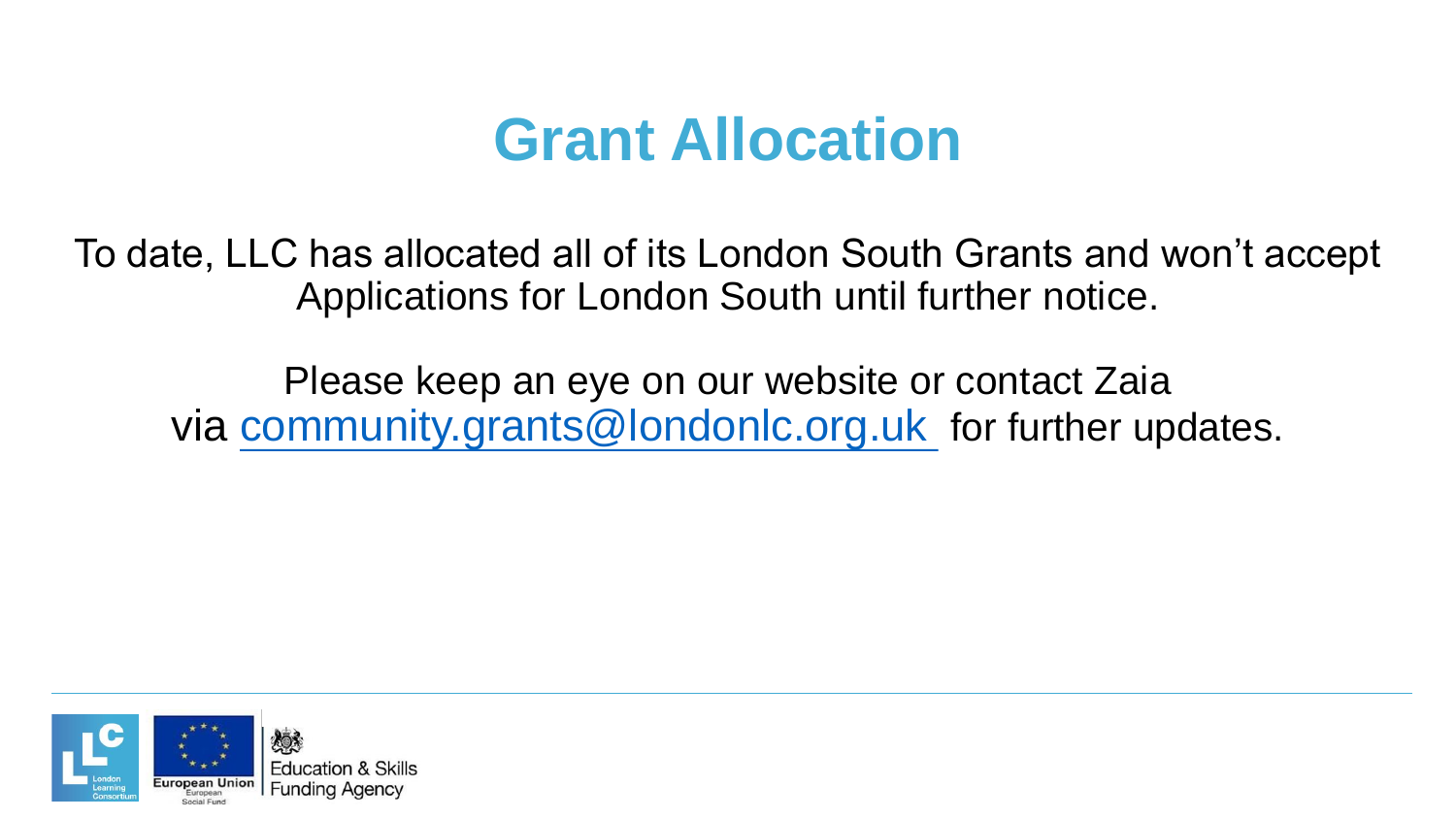### **Delivery Area**

#### **The London South Grant Applicants must deliver their activities within any of the Local Authorities listed below:**

- Croydon (Target now fully achieved)
- Kingston Upon Thames
- **Merton (On Target)**
- Richmond Upon Thames
- Sutton

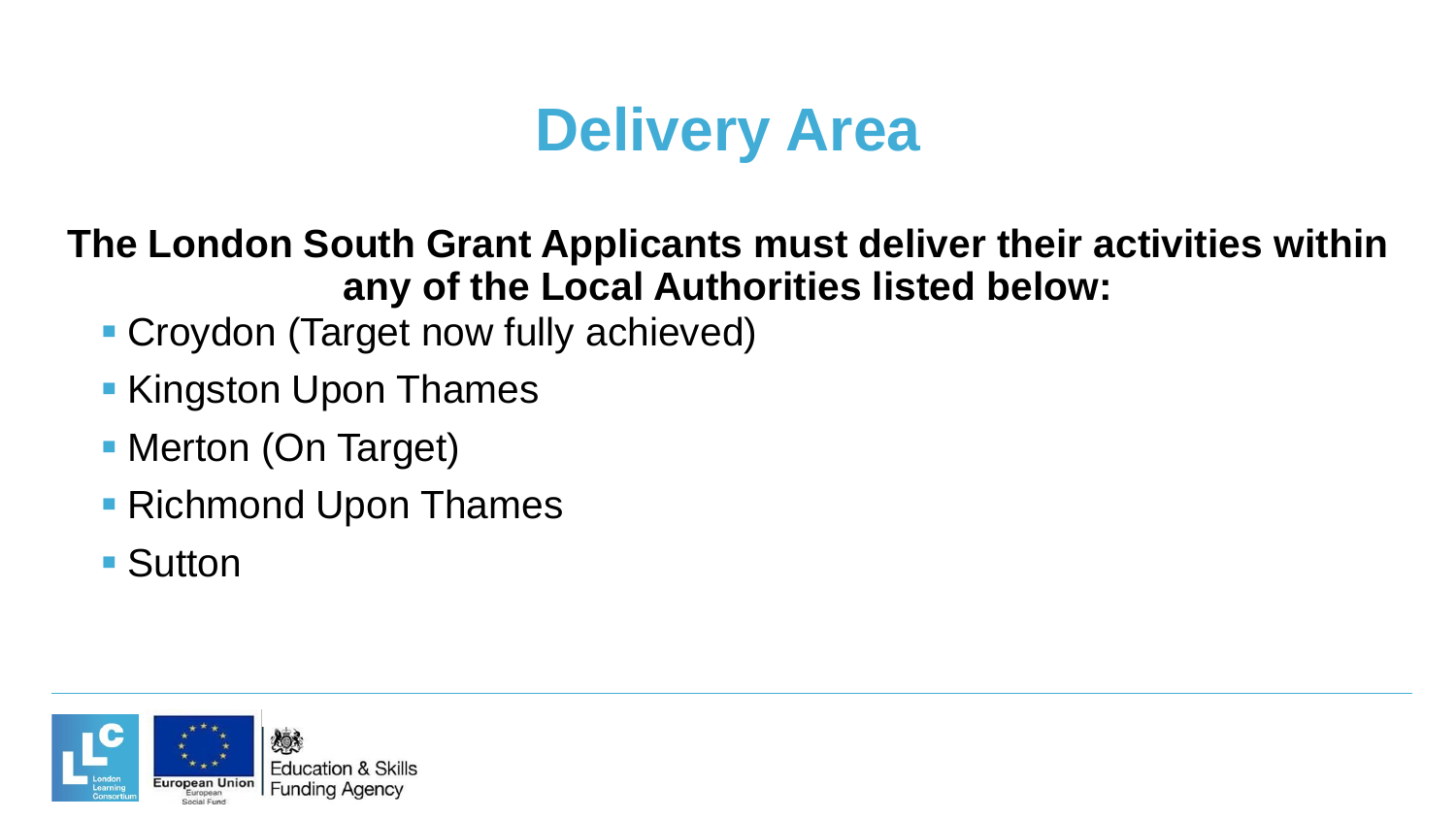#### **London South**

We aim and hope to allocate the Grants available to organisations that deliver projects within **Sutton and Kingston**, and who target ideally but not exclusively people with **Disability and/or Learning Difficulties (LLDD) and who are Economically Inactive.**

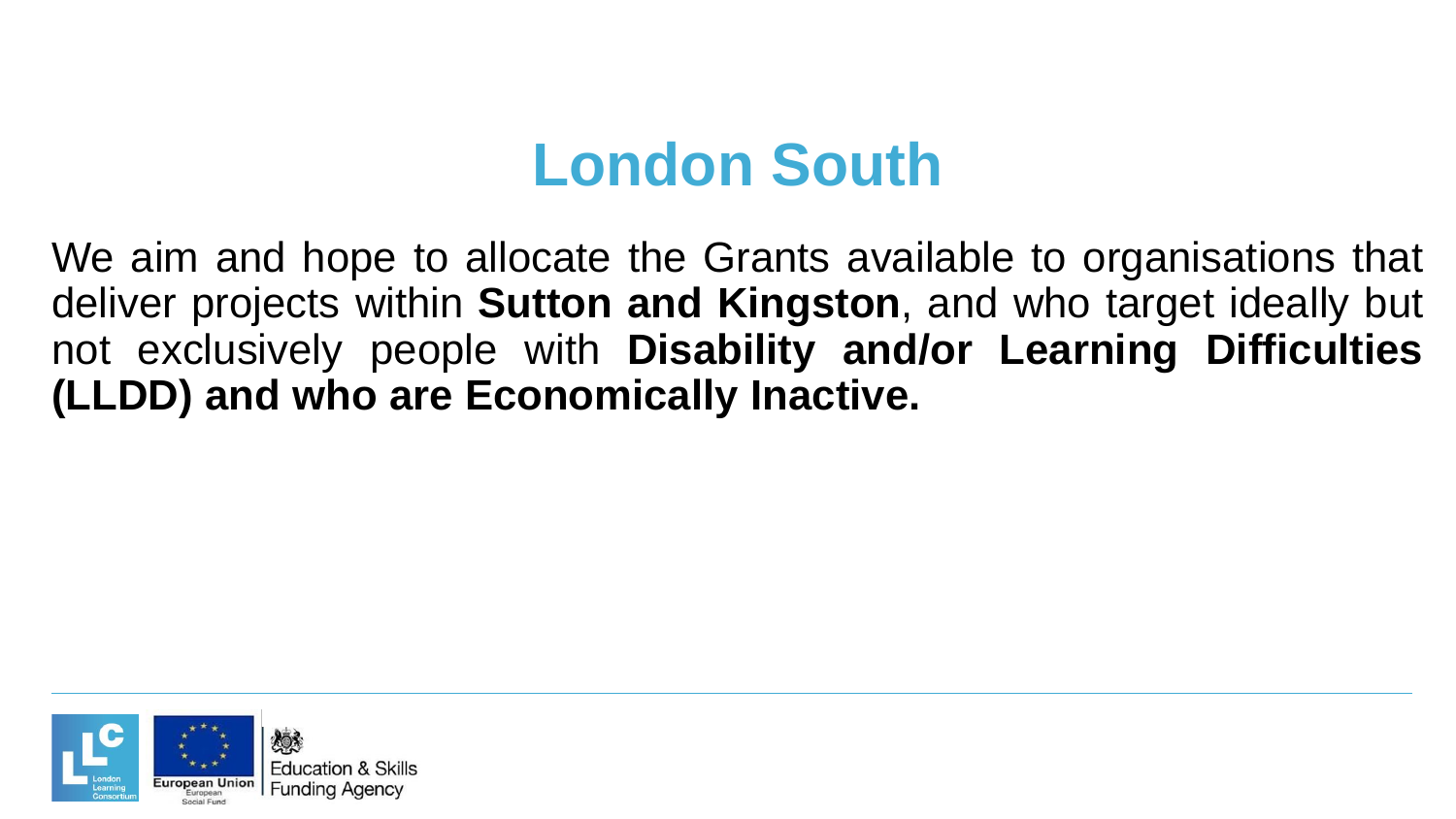#### **Successful Grant Recipients**

View successful Grant Recipients and their achievements here:

[List-of-Successful-ESF-Community-Grant-Recipients-London-South-2022.pdf](https://www.londonlc.org.uk/wp-content/uploads/List-of-Successful-ESF-Community-Grant-Recipients-London-South-2022.pdf)  (londonlc.org.uk)